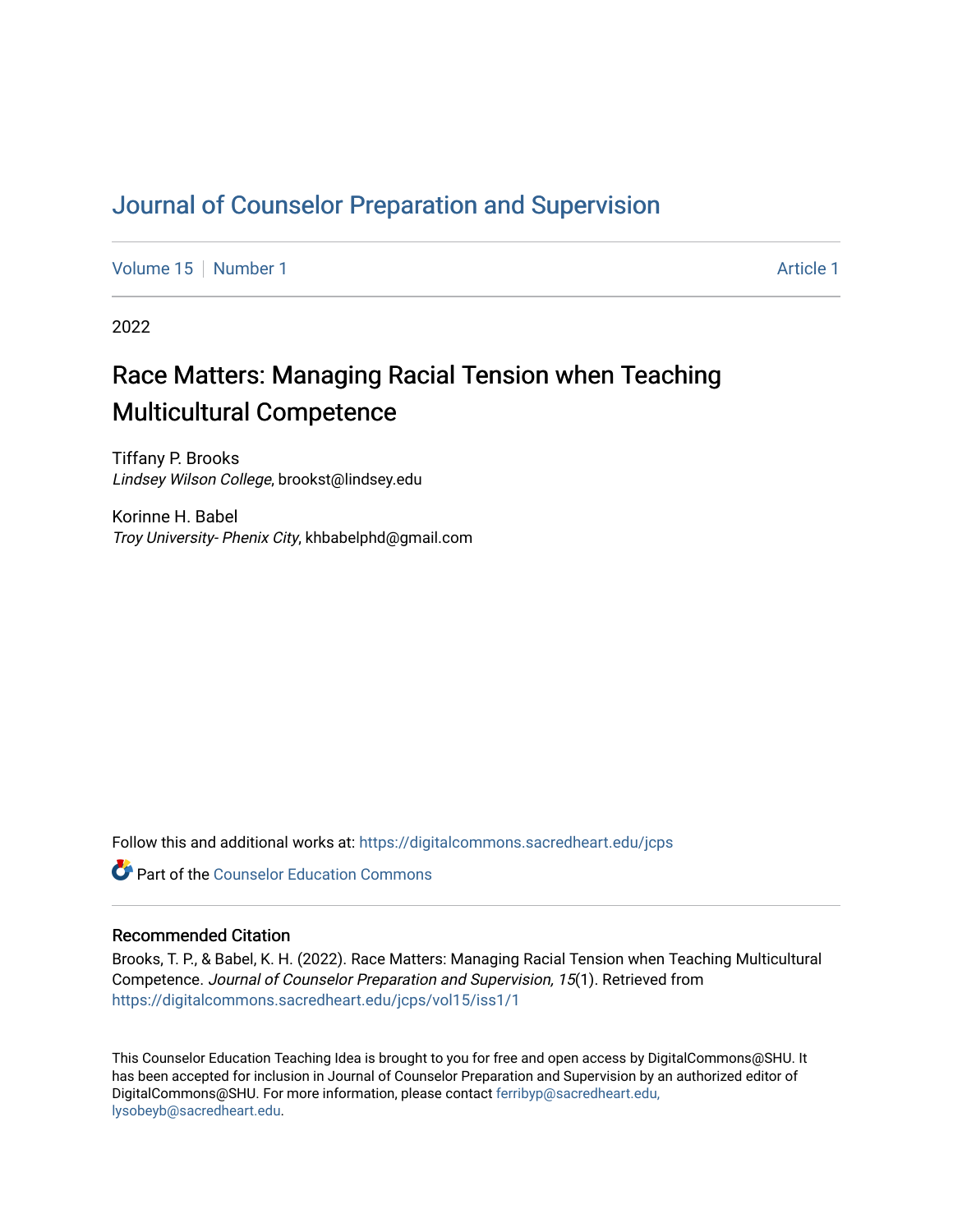# Race Matters: Managing Racial Tension when Teaching Multicultural **Competence**

# Abstract

In this article, the authors suggest using the Mindful Inquiry (Lee, 2009, 2014) to navigate cultural conversations in the counselor education classroom in tandem with the Multicultural and Social Justice Counseling Competencies (MSJCC; Ratts et al., 2015). The authors highlight the literature about racial tension in and outside the classroom, multicultural counseling and social justice, mindfulness and multiculturalism, and teaching multicultural competence. This article concludes with a case example highlighting how to use the Mindful Inquiry (Lee, 2009, 2014) in the classroom while demonstrating how counselors-in-training develop across the MSJCC (Ratts et al., 2015).

# Keywords

multicultural competency, mindfulness, counselor education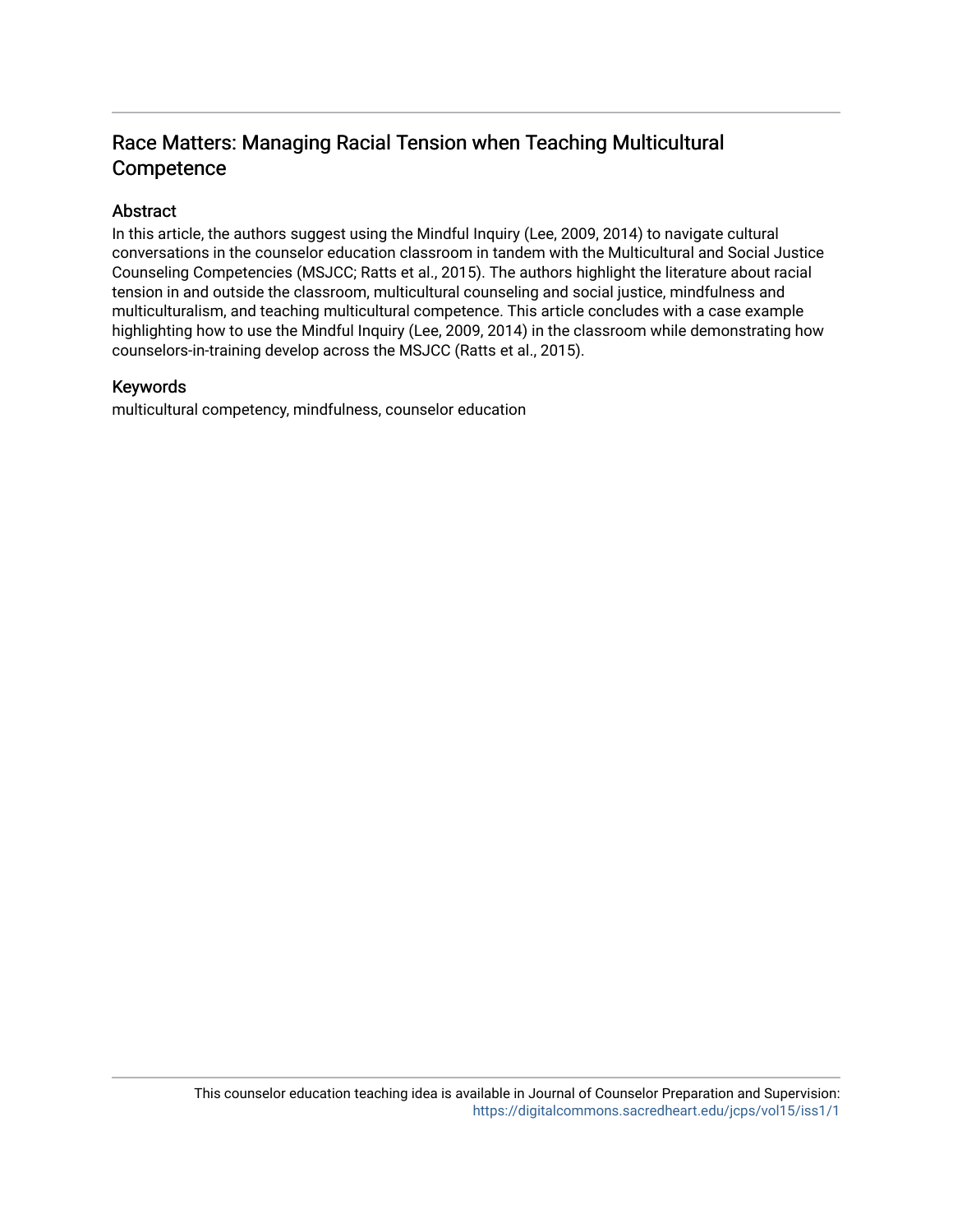Racial tension has existed and continues in the United States of America (USA; Feingold & Lorang, 2012). Police brutality, the media, and public debate have continued to exasperate the division between those of different racial and ethnic backgrounds (Feingold & Lorang, 2012; Garcia & Sharif, 2015). Racial tension is present in the media, movements like #BlackLivesMatter, police brutality, and the shootings of unarmed Black men (Garcia & Sharif, 2015). Racial injustices present a platform for public debate on the division between those of different racial and ethnic backgrounds (Feingold & Lorang, 2012; Garcia & Sharif, 2015). Though the counseling profession identified the need to prepare culturally competent helping professionals to meet the challenges of a multicultural and diverse North American society many years ago (Sue et al., 1982), Motulsky et al., (2014) called for social justice to be integrated across the curriculum. This integration needs to become more intentional to address racial tension in the counselor education classroom. Through the consistent and effective infusion of the Multicultural and Social Justice Counseling Competencies (MSJCC; Ratts et al., 2015) with the Mindful Inquiry (Lee, 2009) and Mindful Facilitation (Lee, 2014), counselor educators can provide an environment for exploration of racial tension and the development of multicultural competence. We believe counselor educators have many decisions about the types of exercises they can use in the classroom to cultivate multicultural competence, so we are arguing for Mindful Inquiry (Lee, 2009) to be one to assist counselor educators and counselors-in-training (CITs) to navigate these sometimes difficult conversations. In this article, the authors will describe the way Mindful Inquiry (Lee, 2009) can be used in the classroom with the use of a case study that connects the use of the technique connected to the relevant components of the MSJCC.

# **Racial Tension in and Outside the Classroom**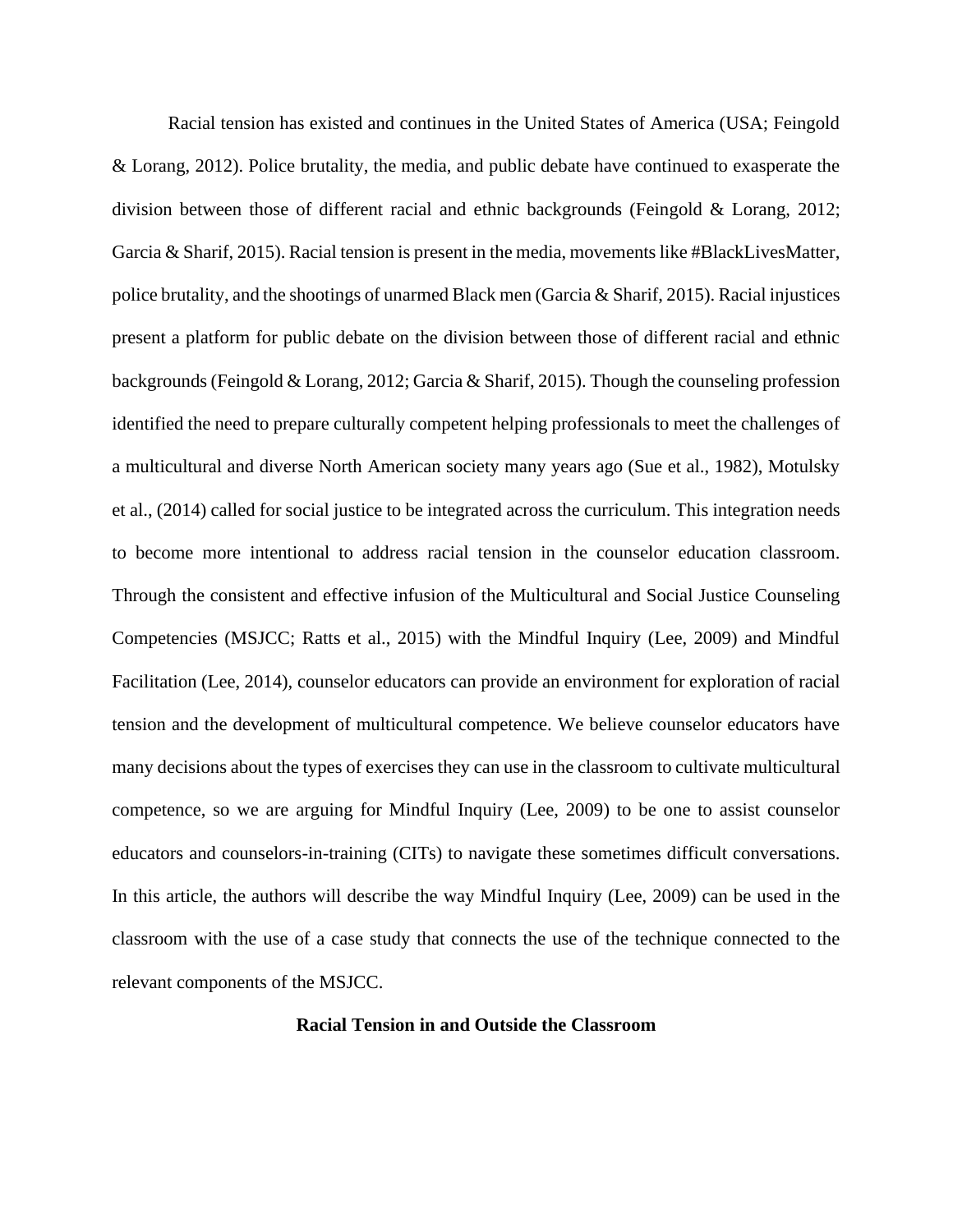First, the authors of this article define the term racial tension, so a common understanding can be formed before the authors identify some of the effects in and outside the classroom. Wilson and Taub (2006) used a definition of racial tension that states the degree to which community members resent or feel threatened by specific groups of people within the community based on racial status. The root of racial tension is rooted in the disparity among groups to control their future and the frustration that arises due to this disparity's existence within the social structure (Coffey et al., 1982).

#### **Effects of Racial Tension**

Many socio-political structures, current events, and even police brutality fuel the existing racial tension in this country. In the aftermath of Michael Brown's death in Ferguson, Matthews et al. (2016) indicated how race and class still are important, while the media can have a negative influence on our perceptions. McNeeley and Grothoff (2016) evaluated the relationship between racial tension and attitudes toward police. The findings indicated that individuals who perceived tension between the racial groups in their communities expressed less confidence in the police's problem-solving abilities and were more likely to believe that the police hassle civilians and engage in racial profiling. Some sociologists theorize that "people who anxiously perceive that conditions in society have taken a turn for the worse will be inclined to lash out at deviants whom they blame for the loss of social stability and order" (Wozniak, 2016, p. 1064). Specifically, Stevenson (2016) advocated for teachers to have a better understanding of how their perceptions affect their treatment of Black students, thus counselor educators need to be accounting for all these factors while working with all students. Counselor educators need to be considering how their specific students of color are affected by all the factors discussed, while simultaneously preparing white students to work with clients of color. All these factors can compound and create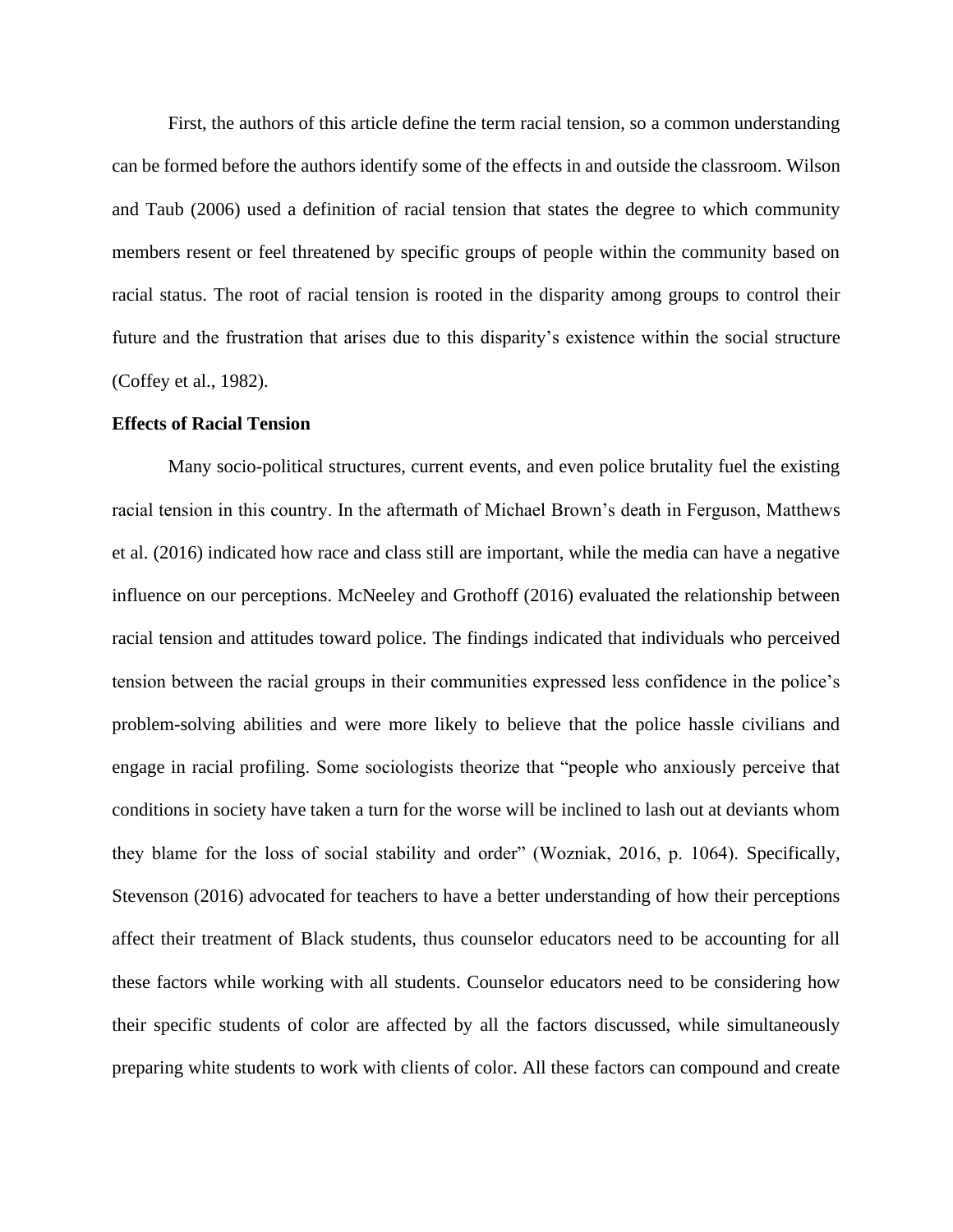tension in the classroom. Many schools have included multicultural components and social justice activities in their calendars in efforts to increase awareness and combat racial tension.

#### **Multicultural Counseling and Social Justice**

The American Counseling Association (ACA, 2014) defines culture as "membership in a socially constructed way of living, which incorporates collective values, beliefs, norms, boundaries, and lifestyles" and refers to diversity as the distinctions and similarities between cultures (p. 20). The construct of culture is broad and multifaceted. Culture can encompass gender, age, race, ethnicity, ability status, socioeconomic status, sexual/affectional orientation, religion, and spirituality which includes demographic variables, status variables, ethnographic variables, asserted variables, and affiliations (Pedersen, 2000).

#### **Multicultural Competence Operational Definition**

Since culture itself is multifaceted, of course so would multicultural competence as it requires developing knowledge, awareness, and skills (Sue & Sue, 2013). Multicultural knowledge is described as a counselor's understanding of his or her worldview, as well as the worldview of the client. In contrast, multicultural awareness is defined as a counselor's ability to recognize his or her cultural conditioning such as biases, stereotypes, and values. Finally, multicultural skills include a counselor's ability and willingness to acquire and utilize appropriate intervention strategies that are effective with clients from diverse backgrounds (Midgett et al., 2016). Once again this requires a lot of mental juggling for a counselor educator, especially if they are newer to the profession because suddenly a professor is not just navigating this process within themself but within multiple students with various cultural components all occurring at the same time.

#### **Social Justice Operational Definition**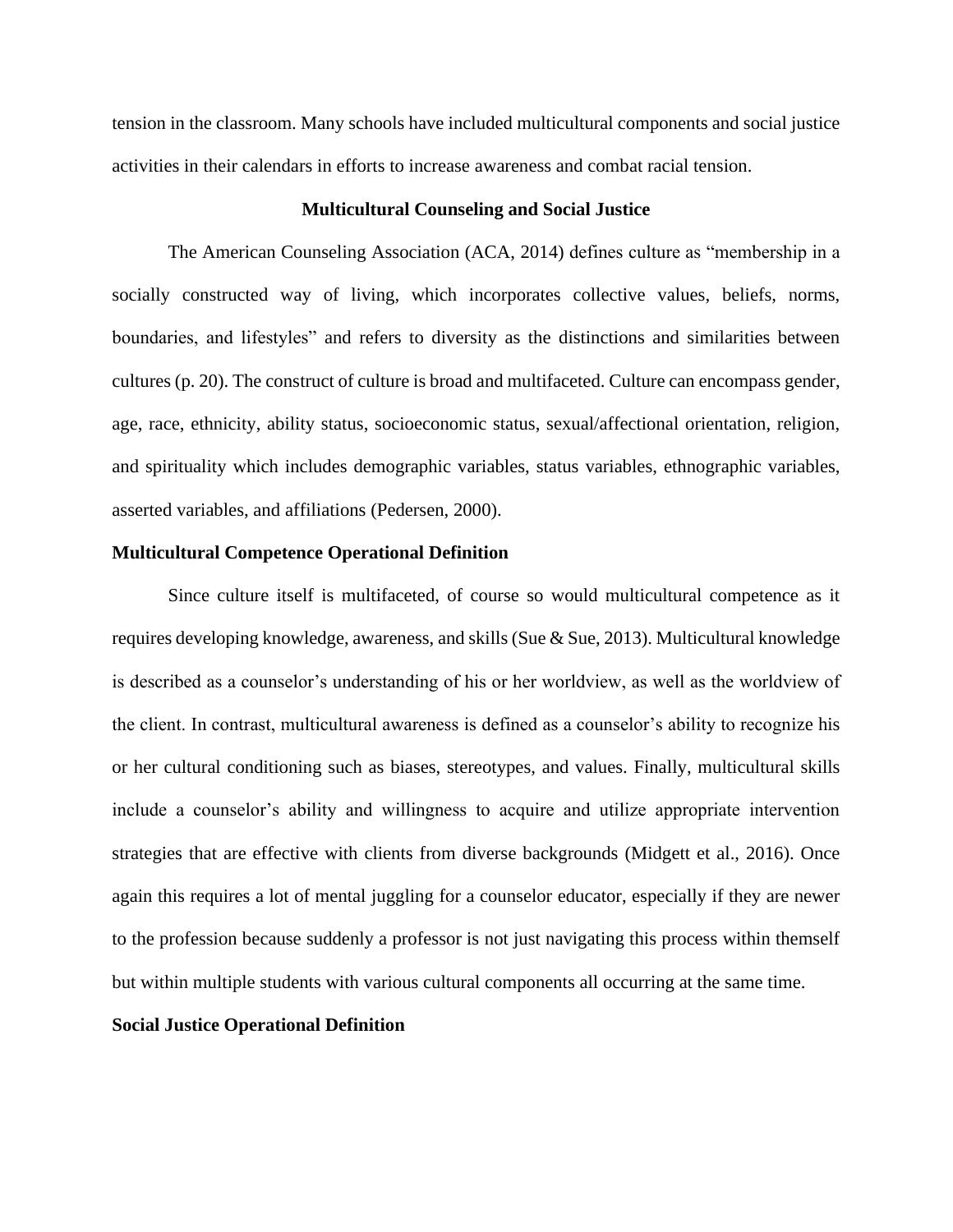Many professional organizations, such as the ACA and the American Psychological Association (APA) recognize the importance of social justice. The goal of social justice is to encourage human rights and to discourage human suffering (Vasquez, 2012). Leong et al. (2017) outlined the goal of social justice as to "promote common humanity of all social groups by valuing diversity and challenging injustice and disparities in all its forms (health, educational, economic, and political inequities)" (p. 779). The ACA Code of Ethics (2014) lists social justice as a core responsibility of the counseling profession; thus, counselor educators need to be instilling this in their students.

Universal human rights are the foundation of social justice advocacy groups. These groups can represent one population related to specific criteria (i.e., gender, sexual orientation, religion, and racial background). Social justice has a long history in the United States but has become more prevalent in the last decade, and we believe it will continue to be emphasized in our field as groups such as Counselors for Social Justice continue to be developed and implemented.

#### **Impact of Multicultural Counseling and Social Justice**

Many ideological movements related to the culture have impacted the counseling profession, including multicultural counseling, multicultural supervision (Comas-Diaz, 2012; Sue & Sue, 2016) as well as social justice (Bemak & Chung, 2011; Chang et al., 2010; Singh et al., 2010). Many issues related to the aforementioned movements have resulted in the development of guiding resources such as the MSJCC (Ratts et al., 2016) and multiple resources for varying populations. The ACA's Code of Ethics (2014) along with the Council for Accreditation of Counseling and Related Educational Programs (CACREP), communicate the importance of multicultural counseling, social justice initiatives (ACA, 2014), and the continued inclusion of multiculturalism and social justice into counselor education graduate programs (CACREP, 2015).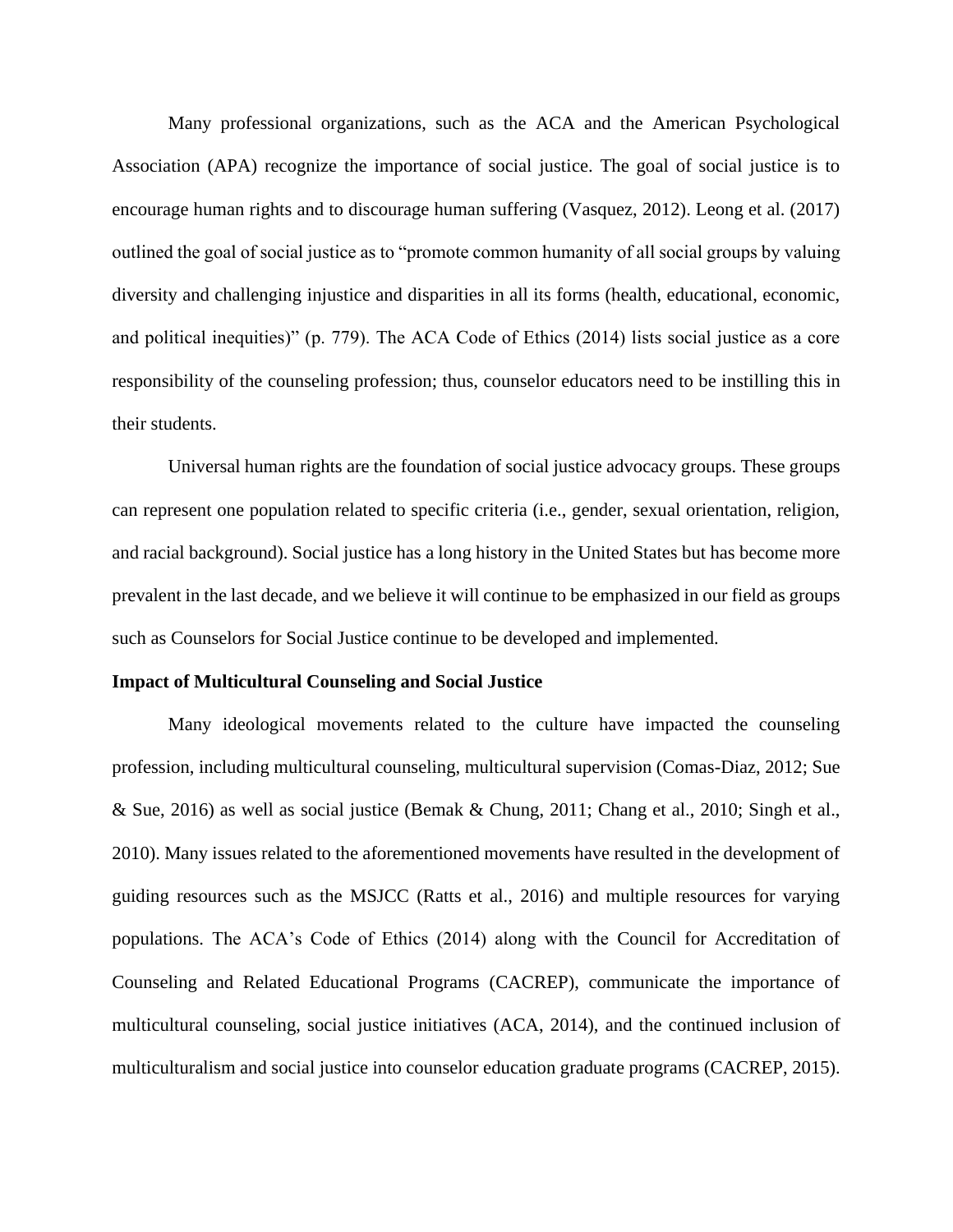Anderson et al. (2011) described the rapidly changing world within the USA and advocated for the greater need for cultural competence for both students' and clients' benefit. With CITs who possess varying developmental levels, experiences of culture, cultural identities, and interpretation of both the multicultural counseling and social justice competencies can result in a degree of psychological risk within a counselor education classroom (Chan et al., 2018). Thus, counselor educators need more emphasis and training on how to do this work inside and outside the classroom. The authors aim to provide the case study to help offer a tool that could assist counselor educators in their needed resource list.

Since multicultural counseling competence (MCC) became a core competency (Arredondo et al., 1996; Sue et al., 1992), counselor educators have integrated MCC and social justice advocacy into training and practice. In the revised MSJCC (Ratts et al., 2015, 2016; Ratts & Greenleaf, 2018), social justice is a key component of MCC training. CITs reported insufficient training to do social justice work (Miller & Sendrowitz, 2011). All CACREP-accredited counselor education programs require the completion of a multicultural course, which we believe to be not enough to develop all the knowledge, skills, and attitudes required with such complex processes as described earlier in the literature. Dickson et al. (2010) found the course had a significant impact on the counseling students' cognitive racial attitudes, while Ivers et al. (2016) described a relationship between completion of a course and multicultural knowledge but not multicultural awareness. Thus, we advocate for these processes to be implemented across the curriculum. During these multicultural focused courses, the counselor educators utilize various experiences: readings and guided learning activities (Burnes & Singh, 2010; Cook et al., 2015; Lewis, 2010), selfreflection (Bemak & Chung, 2011), and discussion with peers (Glosoff & Durham, 2010) to nurture the growth of the MSJCC, so since a variety of skills are required that authors are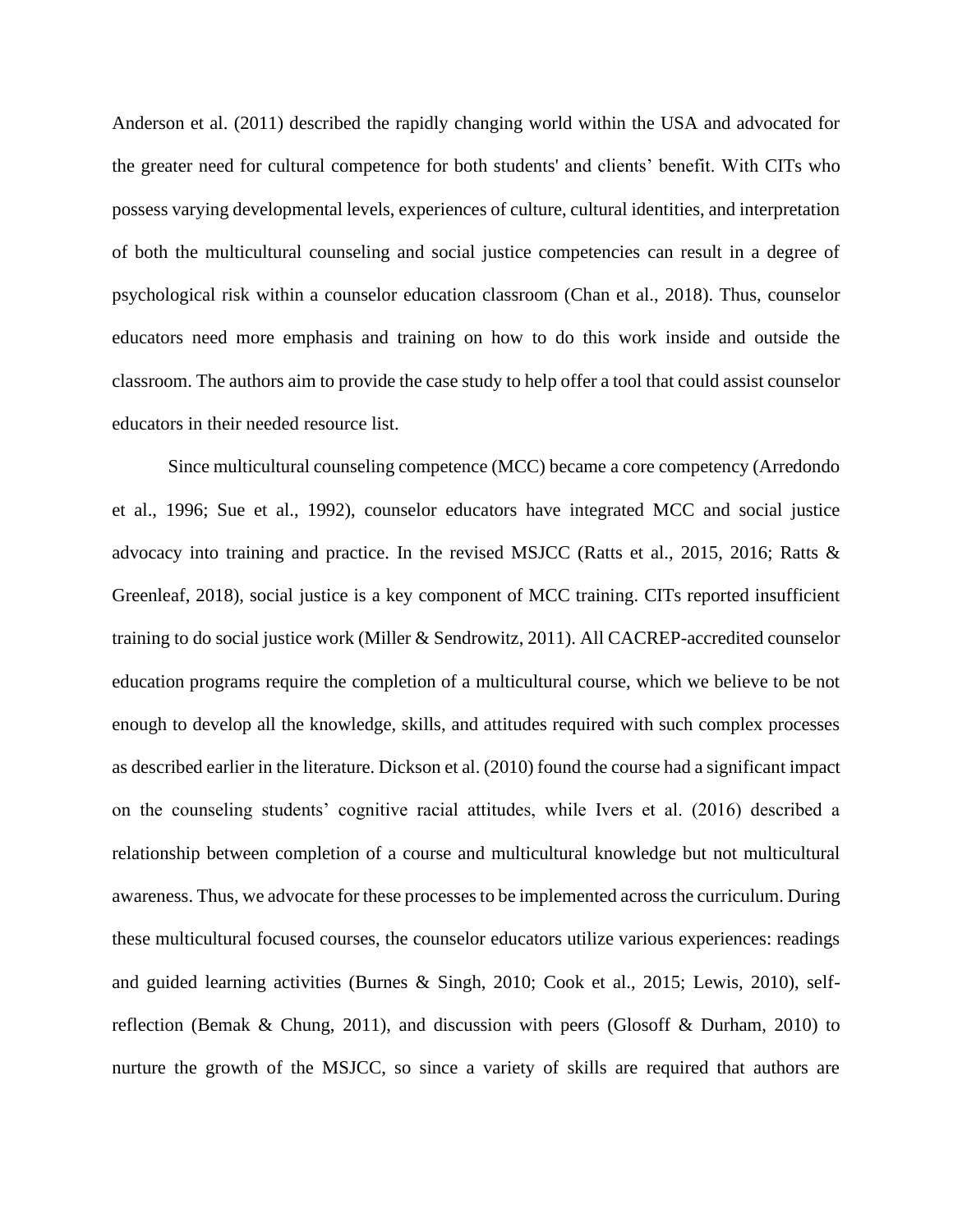recommending the use of Mindful Inquiry (Lee, 2009) as another tool in the counselor educator's tool belt.

#### **Mindfulness and Multiculturalism**

As the emphasis on MCC training has grown so has the emphasis on utilizing mindfulness. Goldberg (2017) described the increase in mindfulness research in the field of counseling psychology. Being mindful can be defined as paying attention at the moment (Davis & Hayes, 2011; Thornton & McEntee, 1995) or being present in the here-and-now (Schauss et al., 2017). Felder and Robbins (2016) indicated how experiencing personal and sociocultural events as they are occurring can bring about healing. Historically, Berila (2016) specified utilizing contemplative understanding in social justice community organizing including a "song in the Civil Rights Movement and drumming and dance in Indigenous Resistance movements" (p. 5). Mindfulness can increase physical, emotional, and psychological well-being (Tadlock-Marlo, 2011). Berila (2016) described contemplative pedagogy as including an awareness of our body or "physiological and emotional reactions to our thoughts" (p. 8) which aids in linking the body and mind. This awareness of the client's body and emotional reactions can clarify new or long-existing cultural viewpoints (Felder & Robbins, 2016). Since we described just a few of the factors involved in racial tension in the classroom, we believe techniques that can explore and clarify our student's body reactions as being pivotal to helping dismantle the tension already present in the room, thus a mindfulness exercise, such as Mindful Inquiry (Lee, 2009) can help the CITs in their MCC.

Mindfulness techniques encourage understanding and respecting both themselves and appreciating others' circumstances (Tadlock-Marlo, 2011), as well as differing viewpoints (Thornton & McEntee, 1995). Schauss et al. (2017) suggested the CITs need to not only be aware of their automatic thoughts, beliefs, and biases but be also in tune with how they might affect how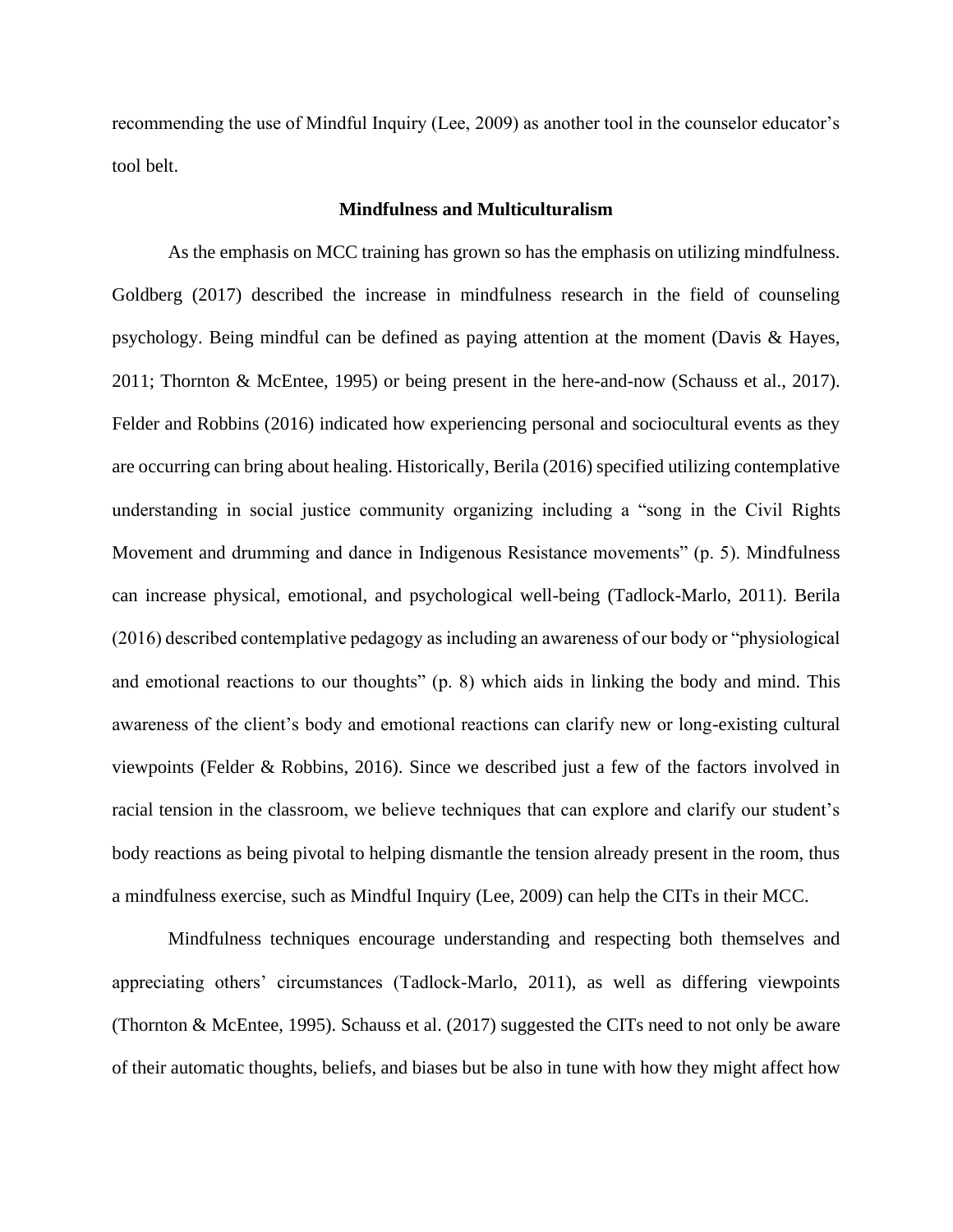or what they think about their clients. Schauss et al. (2017) recommended that this self-awareness is crucial to becoming culturally competent, and Griggs and Tidwell (2015) advocated for counselor educators to be mindful of instruction to model self-reflection in their students. Mindfulness techniques assist in developing self-acceptance (Tadlock-Marlo, 2011) and selfawareness (Schauss et al., 2017), which we aim to demonstrate in the case study. Thornton and McEntee (1995) described how mindfulness includes the ability to create new categories of thought and being open to new ideas. As these different viewpoints develop, then a person develops "critical thinking, negotiating, collaboration, cooperation" skills (p. 256).

Mindfulness has the potential to help students increase self-acceptance, which can increase their self-worth (Tadlock-Marlo, 2011). Thus, the students increase their kindness and compassion to themselves and others. Berila (2016) also advocated for mindfulness creating "compassion and resilience to help heal from oppression" (p. 9). The contemplative process can help students since it is developing comfort in not knowing, and at that moment, change can occur (Berila, 2016). A multicultural stance includes one who seeks to understand culture as being different (Thornton & McEntee, 1995) with no judgment of the person's experience (Davis & Hayes, 2011; Thornton & McEntee, 1995). Ivers et al. (2016) described a relationship between multicultural awareness and non-reactivity to inner experience, and the authors hypothesized how mindful people may exhibit bias but will allow the thoughts/ feelings to be fleeting. We aim to demonstrate in the case study how Mindful Inquiry (2009) allows a student's peers to stop and develop a kinder more empathetic response to his experience as a Black man in our society, thus allowing for a healing and restorative moment for the Black student. We hope this also would affect and change his peers to begin to try and implement this type of experience with all people of color negatively affected by our current socio-political structures.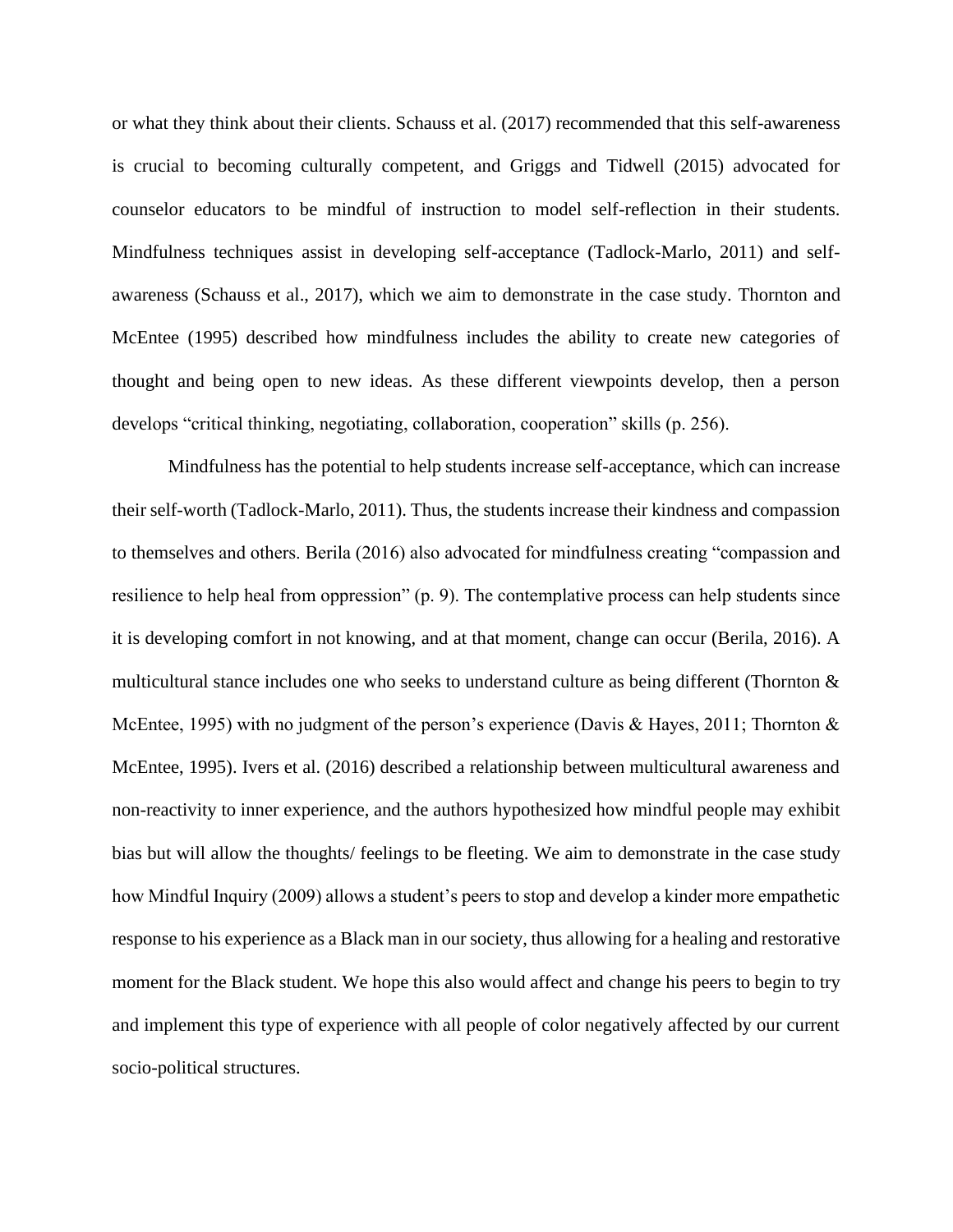Mindfulness requires the skills of focus, continued attention, conscious thought (Schauss et al., 2017), self-regulation, and self-monitoring (Thornton & McEntee, 1995). Mindfulness also increases interpersonal, social skills, emotional management (Tadlock-Marlo, 2011), the ability to self-reflect, and empathize with others (Schure et al., 2008). The emotional management piece allows for the acceptance of feelings as opposed to avoiding feelings (Tadlock-Marlo, 2011) or the ability to cope with negative feelings (Schure et al., 2008). Mindfulness creates an environment with greater depth in the supervision relationship, as well as increased "counselor efficacy and a deconstruction of boundaries" (Schauss et al., 2017, p. 108). Davis and Hayes (2011) provided an overview of empirical research citing that the potential benefits of mindfulness include emotional regulation, decreased reactivity and increased response flexibility, interpersonal benefits such as relationship satisfaction, and intrapersonal benefits, including self-insight. The authors continued by describing benefits for counselors and CITs included in others' work including empathy, compassion, counseling skills, and decreased stress and anxiety. Mindfulness can assist in helping to select treatment approaches, which could serve as a preventative measure, supervision, training opportunities (Goldberg, 2017), and classroom instruction (Griggs & Tidwell, 2015). Ivers et al. (2016) described a possible correlation between mindfulness and multicultural knowledge, thus Perera-Diltz and Greenidge (2018) advocated for the infusion of mindfulness into a multicultural counseling curriculum. We agree with Perera-Diltz and Greenidge (2018) and believe Mindful Inquiry (Lee, 2009) is an example of one way it can be infused across the curriculum.

#### **Teaching Multicultural Competence**

The 2016 CACREP Standards (2015) indicate counseling programs are to "make continuous and systematic efforts to attract, enroll, and retain a diverse group of students and to create and support an inclusive learning community" (Standard 1.K.). Counselors-in-training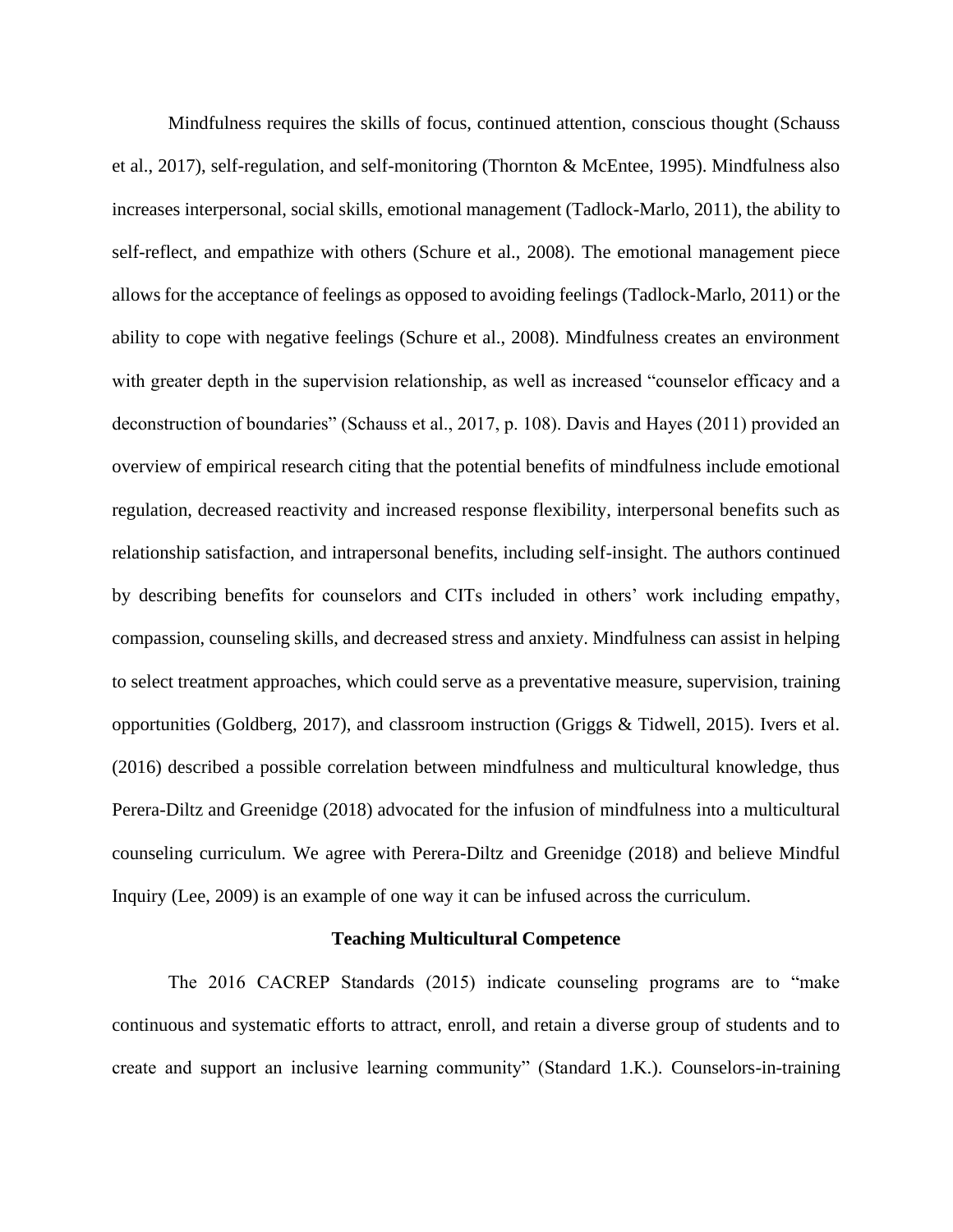(CITs) possess a wide array of perspectives that may emerge while learning about topics such as racism, privilege, oppression, and other topics related to multicultural competence. A CIT may experience powerful emotions and feel unsafe to fully share their racial biases and differences in worldview if the academic environment is perceived as unsafe (Fier & Ramsey, 2005; Sue, 2015). Multicultural education recognizes the need for language when discussing culture, and how integral language is to learning (Thornton & McEntee, 1995). Also, multicultural education values the needs of the individual learner.

Counselor educators who incorporate multicultural awareness are often requested to justify their competence and define their awareness and identities. These disclosures may result in boundary conflicts (Buckley & Foldy, 2010), feelings of connection or distance between the counselor educator and the CIT, and validation or invalidation of the CIT's personal experiences with culture (Fier & Ramsey, 2005; Yoon et al., 2014). This self-disclosure may also be used to gauge the counselor educator's ability to confront a variety of challenges related to layers of interpersonal and group dynamics, depth of understanding, receptivity of multicultural processes, and the individual's degree of engagement which are unique to each CIT (Chan et al., 2018). We provide an example in the case study, where a Black student might have felt invalidated by his peers, but in our example, the counselor educator values his personal experience with the use of Mindful Inquiry (Lee, 2009). What if the opposite happened? What if the student felt invalidated by both peers and faculty, then we would assume that racial tension would infiltrate the classroom affecting all students' ability to learn and implement effective culturally competent counseling? These challenges can play a role in the counselor educator's level of support for the CITs to take on the role of change agents which is the "professional action designed to change societal values,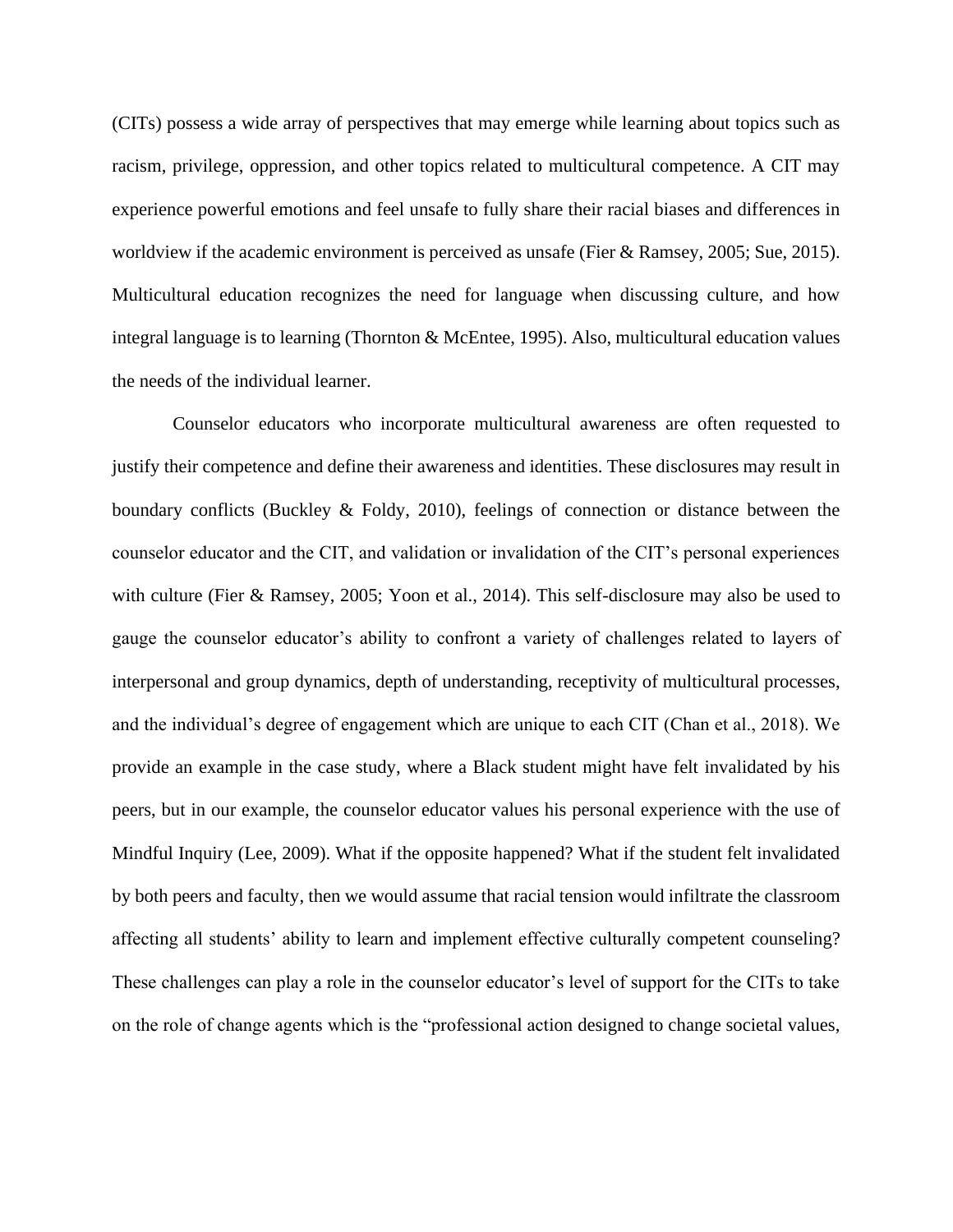structures, policies, and practices, such that disadvantaged or marginalized groups gain increased access to tools of self-determination" (Goodman et al., 2004, p. 795) for their clients.

Often, the approach to teaching CITs to work with diverse populations includes various activities outside the classroom such as service-learning opportunities (Nilsson et al., 2011), practicum experiences, and interacting with marginalized populations (Goodman et al., 2004). The MSJCC established "developmental layers that lead to multicultural and social justice competence: (1) counselor self-awareness, (2) client worldview, (3) counseling relationship, and (4) counseling and advocacy interventions" (Ratts et al., 2015, p. 3). Through these developmental stages attitudes and beliefs, knowledge, skills, and action (AKSA) are explored and developed (Ratts, et al., 2016). Ratts and Greenleaf (2018) described how the school counselor needs to begin with their own bias for the counselor to work with students without punishing the student for their own beliefs. A part of recognizing the individual, both the client and the counselor, the counselor must consider multiple intersectional identities and the constructs of power, status, and privilege (Ratts, 2017; Ratts & Greenleaf, 2018), which we recommend the Mindful Inquiry (Lee, 2009) as a way to begin to understand how people of color are affected by systems of power, status, and privilege are affecting both CITs and faculty alike simultaneously.

Moving from the individual to a focus on an organizational level (i.e., school) or systemic (i.e., public policy) allows for a sociological perspective that is crucial for striving for multicultural and social justice competence (Crucil & Amundson, 2017; Ratts & Greenleaf, 2018). Infusing these developmental layers and multicultural/social justice counseling training experiences into all counselor education courses enables CITs to develop complex critical thinking skills that consider alternative cultural perspectives when making ethical decisions (Houser et al., 2006). Similarly, Ratts and Greenleaf (2018) identified how the counselor can utilize context in their approach with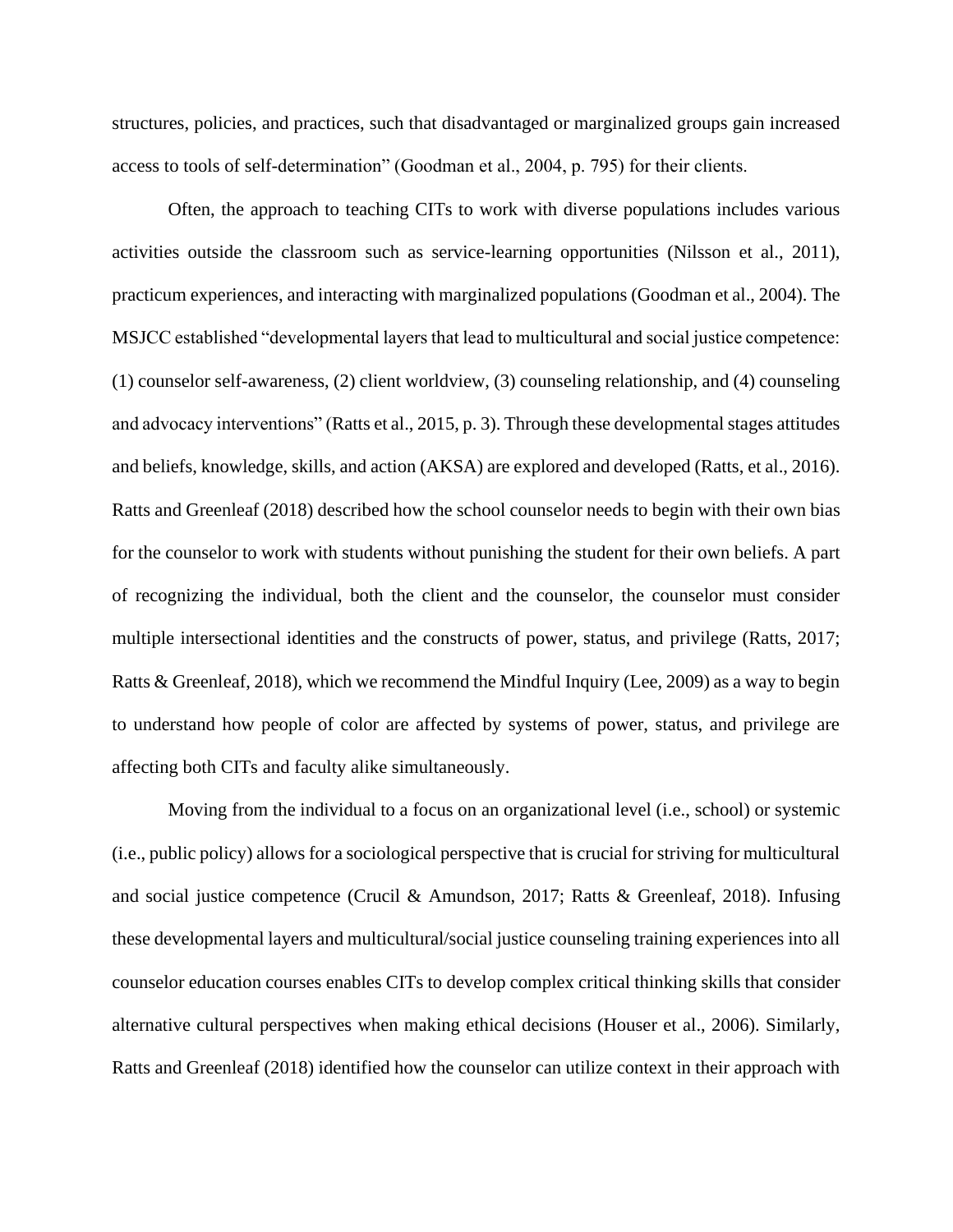students to help them cope with a negative environment. One specific approach that takes into consideration context when talking with students is Lee Mun Wah's Mindful Inquiry (Lee, 2009).

### **Utilizing Mindful Inquiry**

Perera-Diltz and Greenidge (2018) outlined various exercises using mindfulness and the majority utilized various self-reflection prompts. Specifically, Anderson et al. (2011) utilized Lee Mun Wah's Mindful Facilitation in their diversity course using tools such as, "observing what is and what is not said, being aware of the impact culture has on relationships, and embracing anger and conflict as an intimate experience and opportunity…structured 'check-ins' to allow all participants time to 'use the floor'" (p. 6). The authors described how their students needed this educational experience ethically but also on a deeper and more personal level. Guth et al. (2018) with the Association for Specialists in Group Work (ASGW) recommended using Mindful Facilitation to create brave spaces while leading groups.

The authors are advocating for counselor educators to use Mindful Inquiry (Lee, 2009) or Mindful Facilitation (Lee, 2014). For the sake of brevity, the authors will only refer to this approach as Mindful Inquiry (Lee, 2009, 2014). Although there is no current research on the use of this exercise, the authors utilized and benefitted from this approach in our work within the classroom. This approach (a) encourages reflection using the students' words, (b) meeting the student where they are and not where you want them to be, (c) encouraging willingness to experience the world from their perspective, (d) using insight into what the student is saying or purposefully not saying, (e) being genuine with the students, (f) acknowledging your role in the students' powerful emotions, (g) trying to comprehend their worldview and how it impacts their relationship with you, and (h) finally being present throughout the process and not focusing only on the solution (Lee, 2009). Lee (2014) explains how practitioners can use the following prompts: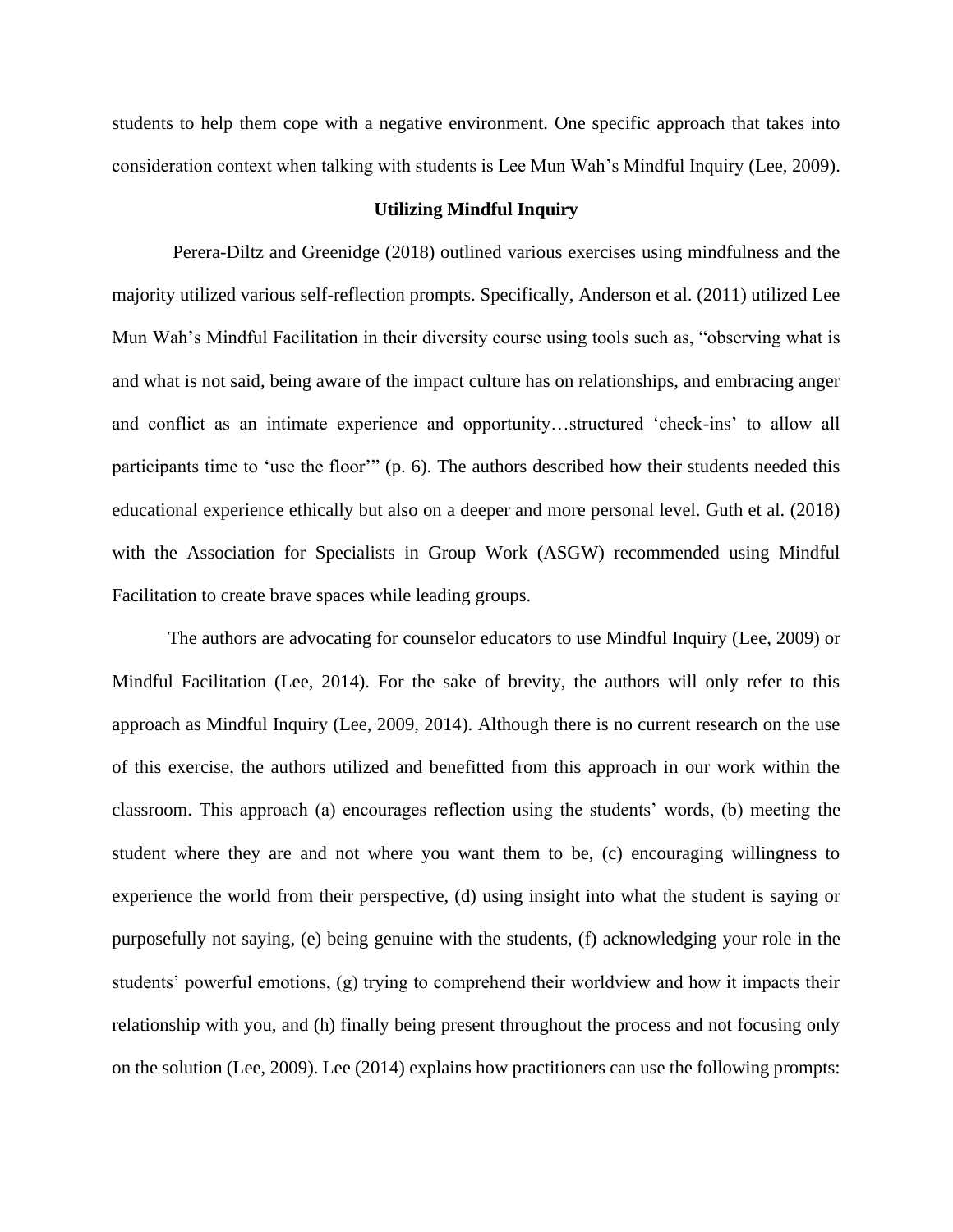What I heard you say was…Tell me more what you meant by…What angered you about what happened?... What hurt you about what happened?... What's familiar about what happened?... How did that affect you, and how does it affect you today?... What do you need or want? (Curiosity and compassion section, p. 64-65)

#### **Case Study**

In this article, the authors outline and include a practical example from the classroom where the authors utilized the above prompts and how students may respond to the experience. The case example is a compilation of multiple incidents where the authors have utilized these prompts in the classroom. This example focuses on the counselor's "self-awareness" as outlined by Ratts et al. (2015, p. 5). The attitudes, beliefs, knowledge, skills, and actions of both the CIT and his peers were challenged through this interaction. Joseph had to consider the disadvantages he had possessed in our society, and how that was affecting his attitudes and beliefs, while his peers had to consider either their advantages or disadvantages depending on the color of their skin.

In class, a student, Joseph, articulated a time of discrimination against him because of his race. He believed that this stranger thought he was going to steal her purse because he identified as Black. He described the woman glancing behind him, grabbing her purse tighter, and speeding up her pace. She hurriedly entered the grocery store and rushed over to customer service. He became uncomfortable and decided to shop elsewhere. The students, who were predominantly white, immediately began to jump in with reasons this may have occurred. The instructor stopped the other students and offered a process comment about what was occurring. Then the instructor indicated what was most important is how Joseph felt about the experience, and then she asked Joseph to go through the Mindful Inquiry prompts, to which he agreed.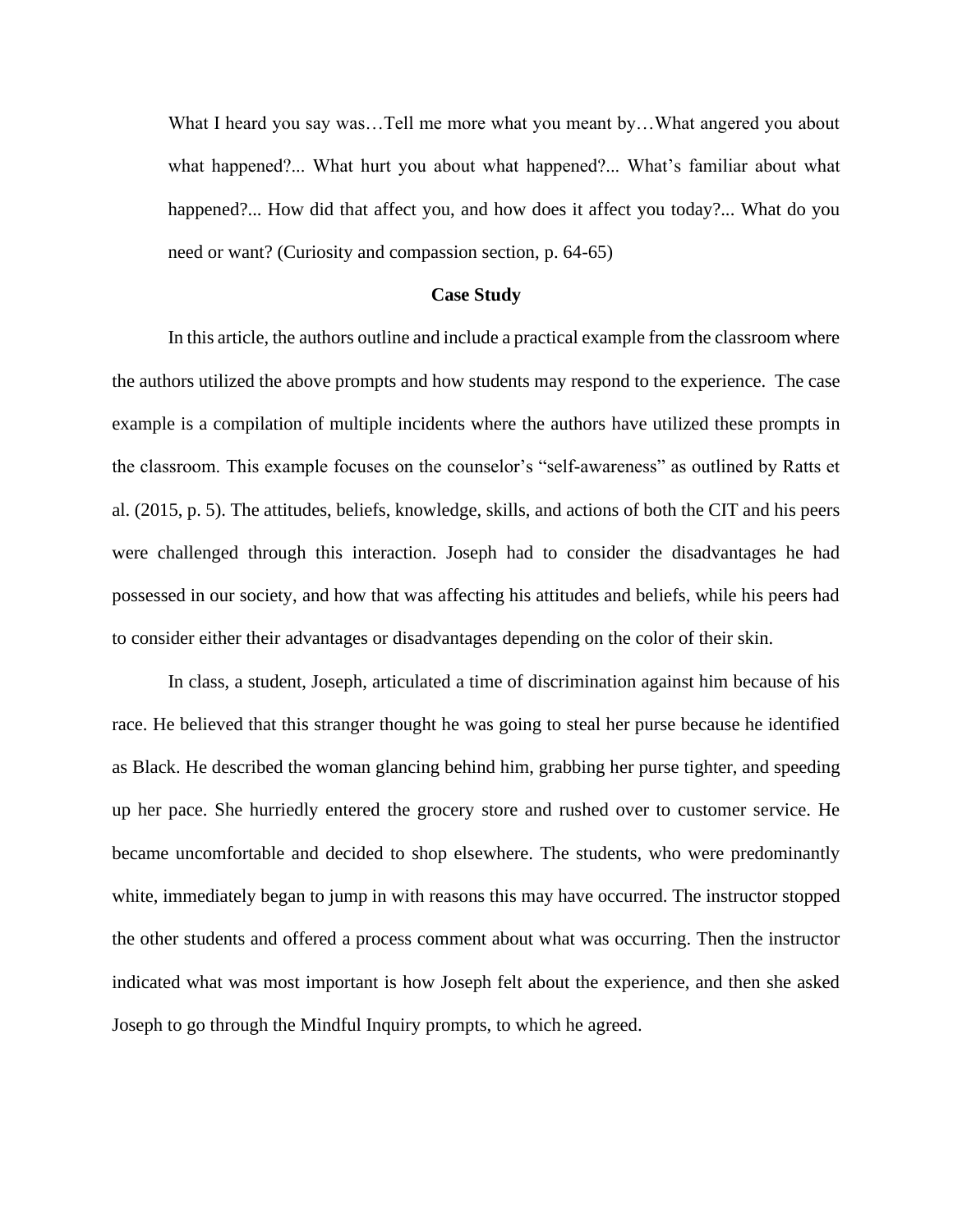First, the instructor utilized active listening prompts to ensure that Joseph was able to expound upon the grocery store incident fully. She said, "Joseph, tell me more what you meant by she assumed you were going to steal her purse" or "What I heard you say is you then became scared of what was going to happen to you, so you left the store?" Joseph was able to explain in greater detail the incident that transpired that caused him to come into class flustered.

Next, the instructor explored and aimed to understand Joseph's anger, which as Tadlock-Marlo (2011) explained how mindfulness can assist participants to accept their feelings as opposed to avoiding them. So, the instructor asked, "Joseph, what angered you about what happened?" Joseph explained how it made him mad that he could not even walk towards a grocery store without someone assuming he was a thief. Joseph said, "I've never stolen a thing a day in my life. I was just walking from my car. I just happened to be behind the lady…. What really made me mad was when she ran straight to customer service. I literally had done nothing wrong!"

Third, the instructor acknowledged that generally hurt is underneath the anger, so the instructor wanted to validate and accept Joseph's hurt. Thus, the instructor asked, "What hurt you about what happened, Joseph?" Joseph hesitated and looked down at the table in front of him. He said, "Hmmm, I was hurt that she could just assume that I was a bad guy. I had smiled at her when she first glanced at me. I couldn't believe how quickly she just assumed that I was a bad person and how quickly she felt she needed to be protected from me. I am not a thief and definitely would never put a finger on her."

Fourth, the instructor recognizes how often victims of discrimination do not experience validation and acknowledgment by the perpetrator, which can perpetuate a history of intense feelings (Lee, 2014). The instructor wanted to understand Joseph's history of being hurt, so she asked, "What's familiar about what happened?" Joseph grunted loudly, "Ugh, I have too many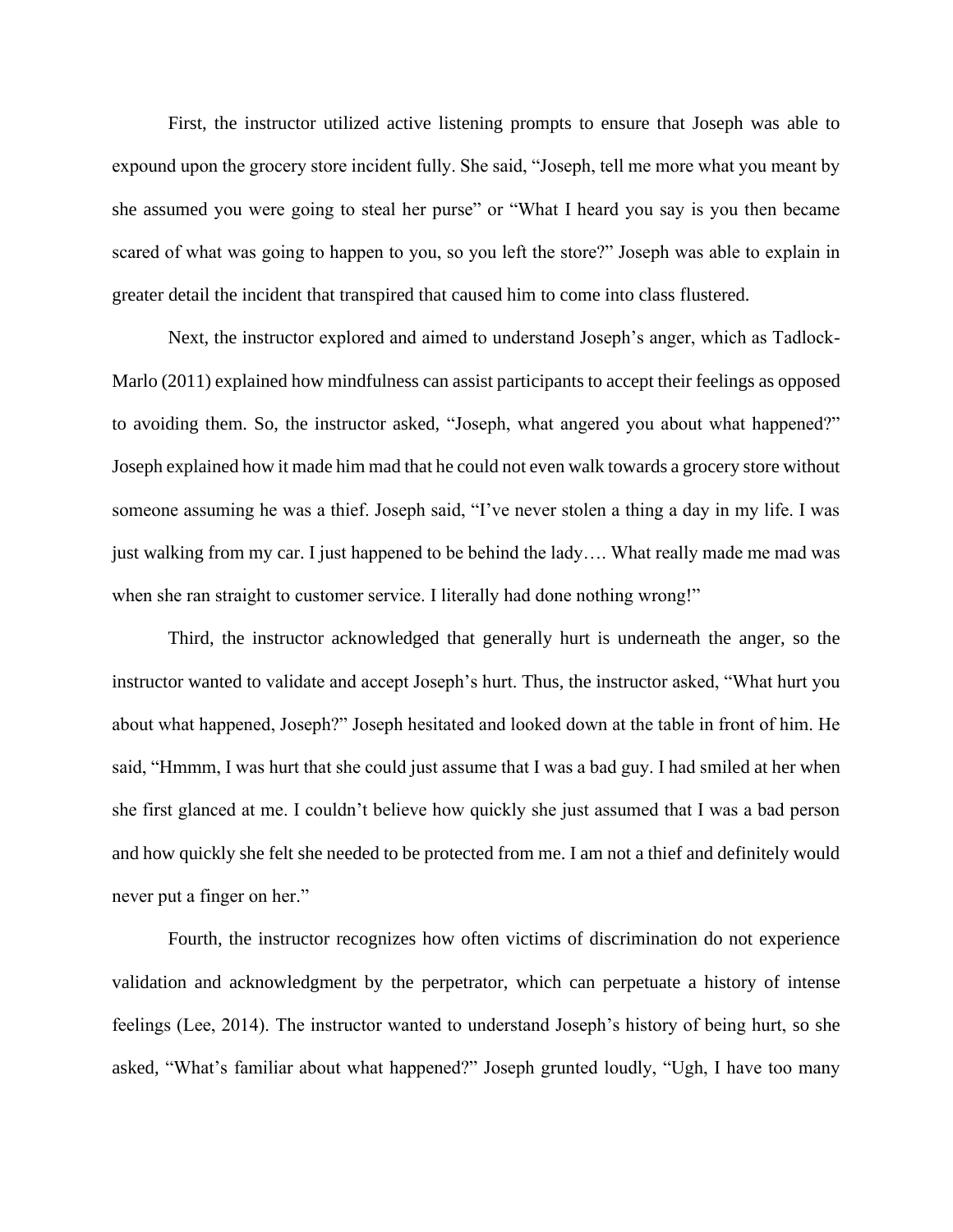examples to describe. I've seen plenty of women clutch their purses tighter, and men check their pockets for their wallets. I've had managers follow me around stores to make sure I am not going to steal anything. I mean I have been pulled over for being in the wrong neighborhood after dark."

Fifth, the instructor longed to further understand the history of discrimination and its impact on Joseph, so she asked, "How did that affect you, and how does it affect you today?" Joseph said, "Those are hard questions. I am not going to lie, some days I think it would be easier if I was the thief or the bad guy, because then maybe I would not have to feel like this. Maybe I would not have to look over my shoulder out of fear of getting in trouble for something I didn't do, because then it would just be scared of getting caught. I think I get really upset when I think about having to explain this to my son. He is only 5 years old, but in a couple of years, I will have to sit him down and give him all the rules of how to be in public. I hate that I will have to tell him to make sure he slows down in a parking lot if he notices a woman gripping her purse because, today, I must have walked too fast."

Lastly, the instructor wanted to move into a solution-oriented question asking, "Joseph, what do you need or want?" Joseph shrugged and said, "I guess I just want you all to understand that I am not being sensitive. I really want things to change, but I don't think there is anything that you all can really do for that." The instructor reflected his feelings of apathy towards change and her hope that this class can provide them with tools to at least make small changes within their spheres of influence. She also expressed her frustration that she would not be able to eradicate all the instances of racism that this student would face.

Then the instructor facilitated a conversation, where the class processed the interactions between the instructor and Joseph. This is a great example of a resource that aids in the development of knowledge to become a multiculturally competent counselor. Utilizing the revised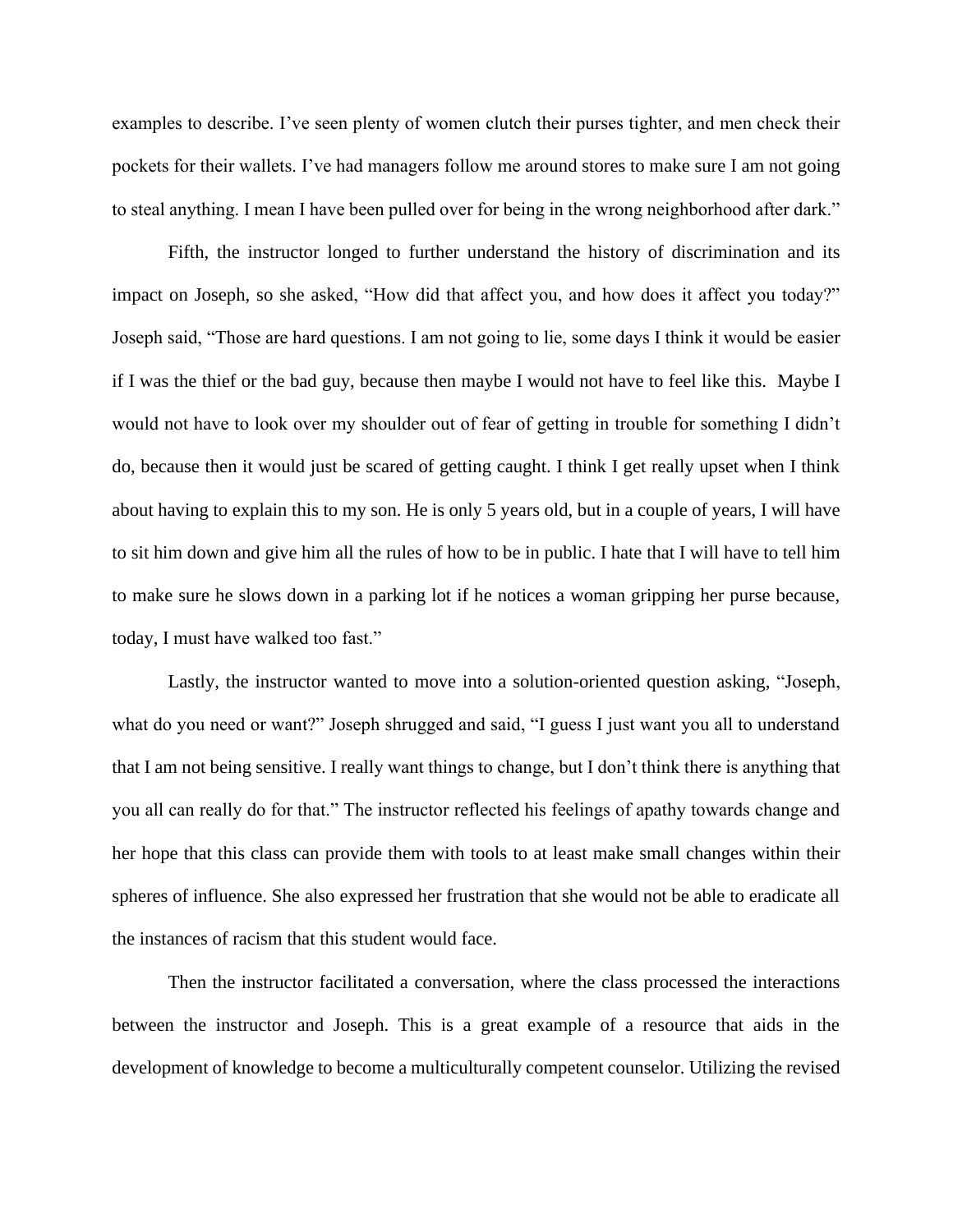MSJCC (Ratts et al., 2016), Joseph and his classmates were all challenged in their self-awareness. This domain includes developing an awareness of their own "cultural values, beliefs, and biases" …exploring "the ways in which culture, power, privilege, and oppression influence the counseling relationship" (Ratts et al., 2016, p. 37). Joseph and his classmates were all challenged to be thinking about their own viewpoints (i.e., attitudes, beliefs, knowledge, and skills) of culture, power, privilege, and oppression as it related to the grocery store incident. While processing with the class after the instructor challenged the students to think about how they might have lacked empathy for Joseph to begin with because they have not experienced many moments of lacking power or privilege. The instructor said, "You may be able to walk through a grocery store parking lot without anyone clutching their purse or quickening their steps because they see you in their peripheral vision."

This exercise required Joseph to use analytical, communication, and evaluation skills to address how his previous experiences of discrimination played a role in his reaction to this experience. Then the other CITs were challenged to analyze and evaluate their own experiences in comparison to Joseph's experience(s). Particularly, the instructor challenged the students at the beginning of the exercise to realize how possibly their lack of experiences with discrimination caused them to be dismissive of his experience and instead were providing a rationale for the person who was not in the room.

As a group, they were taking action by completing this exercise because they were learning about their "assumptions, worldviews, values, biases, and culture" (Ratts et al., 2015, p. 6) as either a member of the majority or a marginalized group of our society. This created an opportunity to help students assess where they might need to pursue further action through further training or immersion into a different culture. For the domain of the client's worldview (Ratts et al., 2016),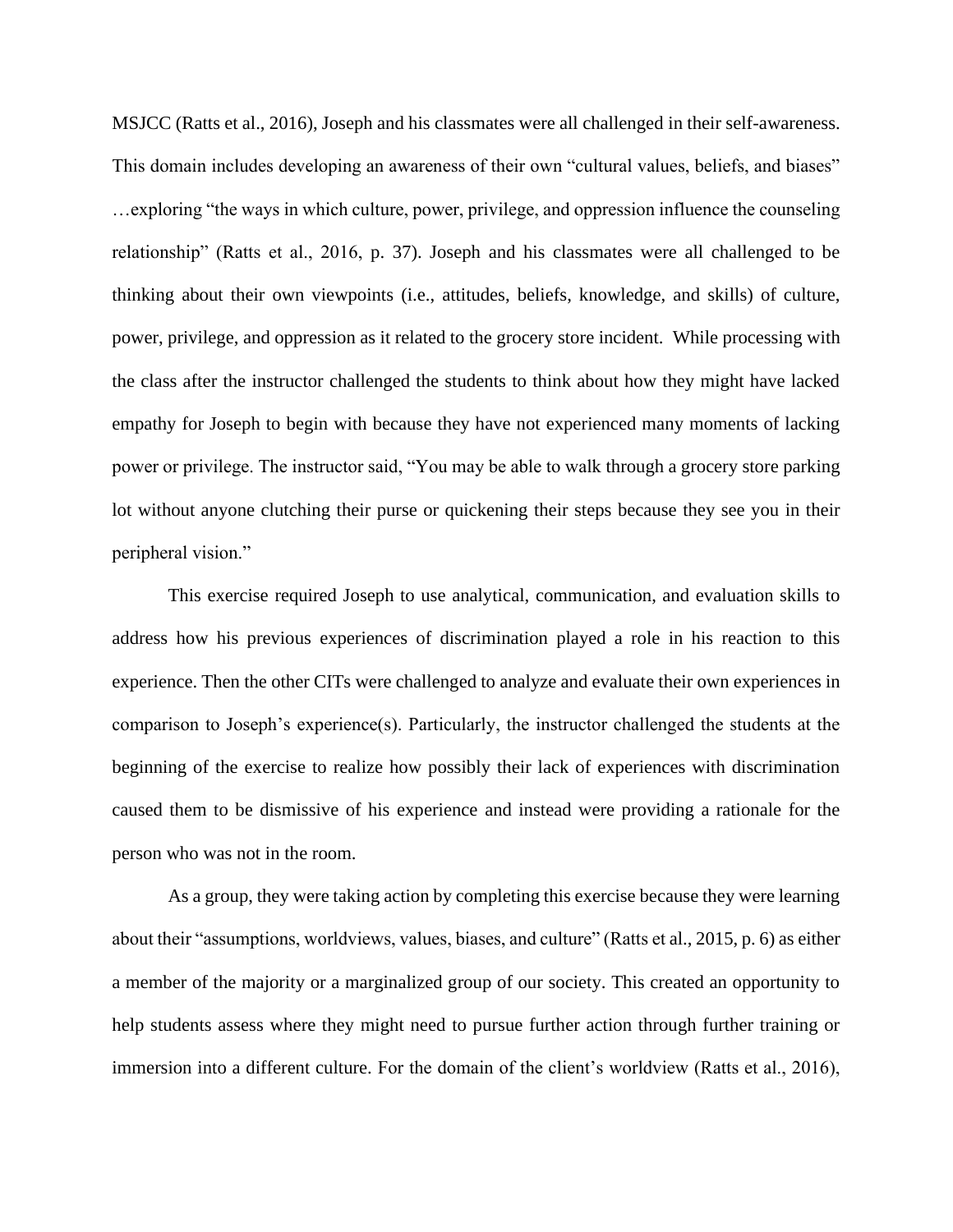the class learned how to utilize the Mindful Inquiry (Lee, 2009, 2014) to understand the client's worldview better and assist in the counseling relationship, another domain outlined by Ratts et al. (2016). These prompts allow the client and counselor to explore the various aspects of the client's marginalized status. This knowledge can assist the counselors in deciding upon what further skills are needed to explore further the possible discrimination a client has faced. Mindful Inquiry (Lee, 2009, 2014) also is an example of the final domain of counseling advocacy and intervention (Ratts et al., 2016). Thus, the CITs increased multicultural competence because of the use of Mindful Inquiry (Lee, 2009, 2014).

# **Discussion**

## **Implications**

The case example briefly demonstrates the use of the Mindful Inquiry (Lee, 2009, 2014) as aiding in the development of multicultural competent counselors by expanding their "attitudes and beliefs, knowledge, skills, and action" (Ratts et al., 2016, p. 36). The political and social climate of our nation right now is bound to bleed over into the counselor education classroom. Counselor educators are called to integrate social justice across the curriculum (Motulsky et al., 2014). Thus, the Mindful Inquiry (Lee, 2009, 2014) offers counselors educators a resource they can use in every course they teach, and this exercise addressees the domains of "self-awareness, client worldview, the counseling relationship, and the counseling advocacy interventions," which are needed to develop multicultural and social justice competency (Ratts et al., 2016, p. 37).

#### **Future Directions**

The usefulness of mindfulness and the need for multicultural and social justice competency have been highlighted in the literature. People are not monocultural, often the research uses this lens to focus on one group or one set of identities (e.g., race, ethnicity, gender identity, sexuality,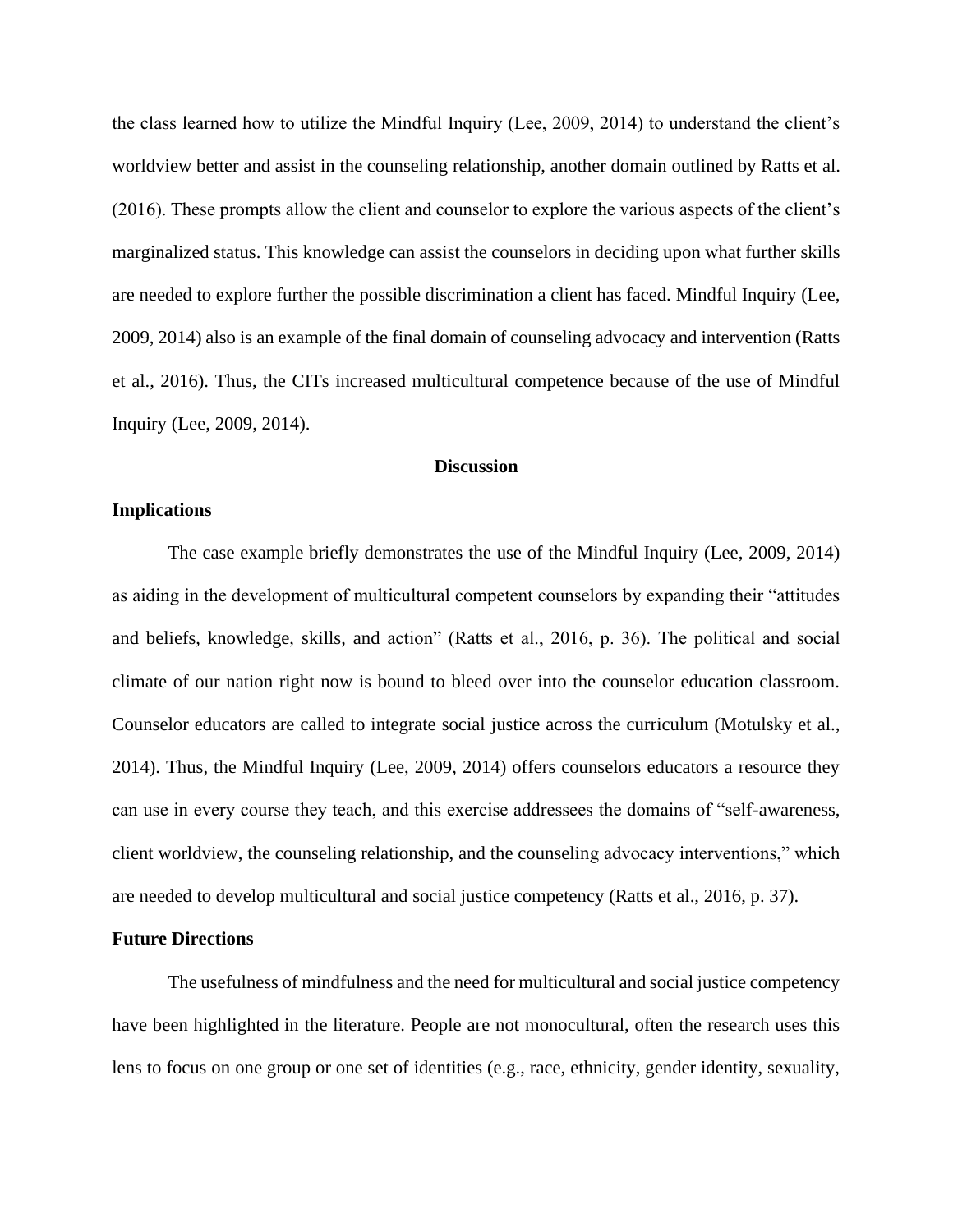affectional identity, social class) but fails to acknowledge the complex interaction and intersection of identity development across multiple identities (Bowleg, 2008, 2012, 2013; Bowleg & Bauer, 2016; Warner & Shields, 2013). Mindful Inquiry (Lee, 2009, 2014) allows for the exploration of multiple identities and the possible discrimination that has occurred because of these identities. The authors hope to conduct more structured research on utilizing the Mindful Inquiry (Lee, 2009, 2014) in the classroom and the effects on the CITs. While conducting the literature review for this work and related project, the authors also discovered a need for more research on the effects of racial tension both in and outside the classroom.

#### **Conclusion**

Counselors will want to ensure they are continuing to grow and develop to become multiculturally competent and as social justice advocates. In practice with clients, counselors can utilize Mindful Inquiry to help them understand and empathize with their clients better. Mindfulness can further their emotional development (Tadlock-Marlo, 2011) and increase empathy (Schure et al., 2008). Clinicians can also attempt to utilize other mindfulness strategies to increase multicultural competence. As our field continues to evolve, our exercises in and outside the classroom need to continue to develop, so the authors advocate using the Mindful Inquiry (Lee, 2009, 2014) to help the counselors and clients alike.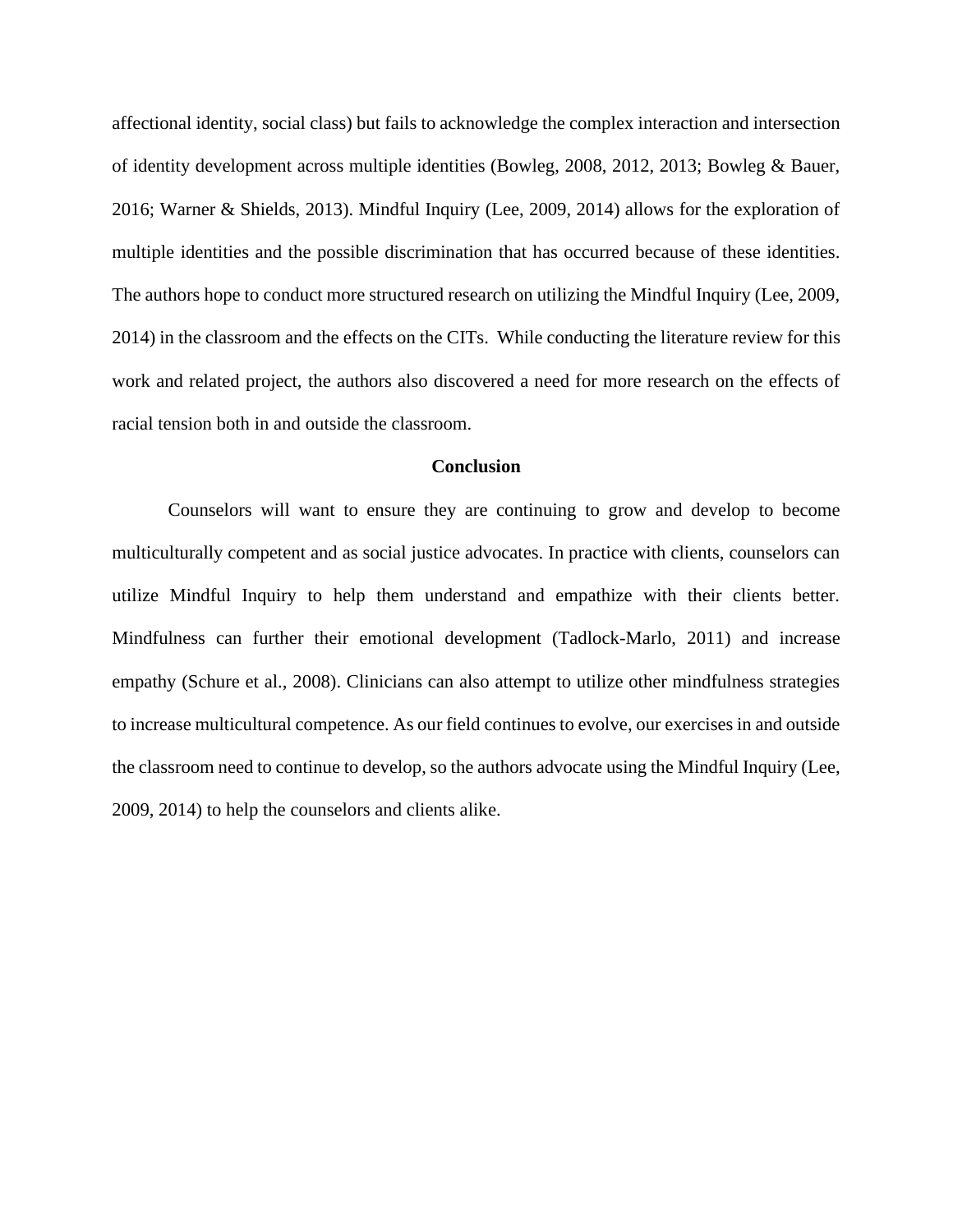#### **References**

- American Counseling Association. (2014). *ACA code of ethics*. https://www.counseling.org/resources/aca-code-of-ethics.pdf
- Anderson, A. L., Famous, C. J., & Smith, J. T. (2011). Development and delivery of an intensive diversity engagement course. *VISTAS Online, 1*(47). https://www.counseling.org/docs/default-

source/vistas/vistas\_2012\_article\_47.pdf?sfvrsn=2e9546a8\_11

- Arredondo, P., Toporek, R., Brown, S. P., Jones, J., Locke, D. C., Sanchez, J., & Stadler, H. (1996). Operationalization of the multicultural counseling competencies. *Journal of Multicultural Counseling and Development*, *24*(1)*,* 42–78. [https://doi.org/10.1002/j.2161-](https://doi.org/10.1002/j.2161-1912.1996.tb00288.x) [1912.1996.tb00288.x](https://doi.org/10.1002/j.2161-1912.1996.tb00288.x)
- Bemak, F., & Chung, R. C.-Y. (2011). Applications in social justice counselor training: Classroom without walls. *Journal of Humanistic Counseling, 50*(2)*,* 204–219. https://doi.org/10.1002/j.2161-1939.2011.tb00119.x
- Berila, B. (2016). Mindfulness as a healing, liberatory practice in queer anti-oppression pedagogy. *Social Alternatives, 35*(3), 5-10.

https://search.informit.com.au/documentSummary;dn=617606909549894;res=IELLCC

- Bowleg, L. (2008). When Black + lesbian + woman  $\neq$  Black lesbian woman: The methodological challenges of qualitative and quantitative intersectionality research. *Sex Roles, 59,* 312– 325. https://doi.org/10.1007/s11199-008-9400-z
- Bowleg, L. (2012). The problem with the phrase women and minorities: Intersectionality—an important theoretical framework for public health. *American Journal of Public Health, 102*(7)*,* 1267–1273. https://doi.org/10.2105/AJPH.2012.300750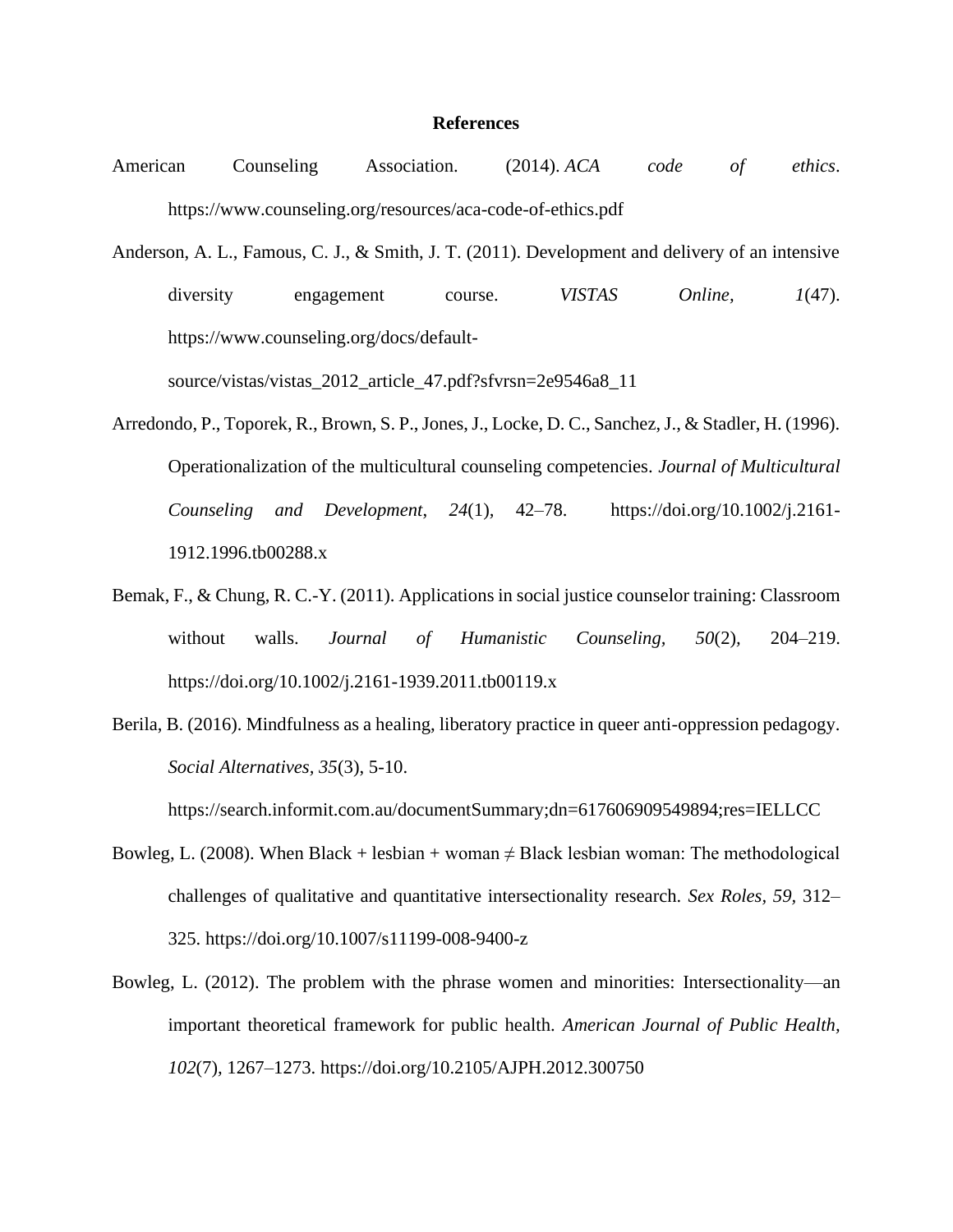- Bowleg, L. (2013). "Once you've blended the cake, you can't take the parts back to the main ingredients": Black gay and bisexual men's descriptions and experiences of intersectionality. *Sex Roles, 68*(11)*,* 754–767. https://doi.org/10.1007/s11199-012-0152-4
- Bowleg, L., & Bauer, G. (2016). Invited reflection: Quantifying intersectionality. *Psychology of Women Quarterly, 40*(3)*,* 337–341. https://doi.org/10.1177/0361684316654282
- Buckley, T. R., & Foldy, E. G. (2010). A pedagogical model for increasing race-related multicultural counseling competency. *The Counseling Psychologist, 38*(5)*,* 691–713. https://doi.org/10.1177/0011000009360917
- Burnes, T. R., & Singh, A. A. (2010). Integrating social justice training into the practicum experience for psychology trainees: Starting earlier. *Training and Education in Professional Psychology, 4*(3)*,* 153–162. http://dx.doi.org/10.1037/a0019385
- Chan, C. D., Cor, D. N., & Band, M. P. (2018). Privilege and oppression in counselor education: An intersectionality framework. *Journal of Multicultural Counseling and Development*, *46*(1), 58-73. https://doi.org/10.1002/jmcd.12092
- Chang, C. Y., Crethar, H. C., & Ratts, M. J. (2010). Social justice: A national imperative for counselor education and supervision. *Counselor Education and Supervision, 50*(2), 82-87. https://doi.org/10.1002/j.1556-6978.2010.tb00110.x
- Coffey, A., Eldefonso, E., & Hartinger, W. (1982). *Police-community relations* (3rd ed.). Prentice Hall.
- Comas-Díaz, L. (2012). *Psychologists in independent practice (Div. 42). Multicultural care: A clinician's guide to cultural competence*. American Psychological Association. <http://dx.doi.org/10.1037/13491-000>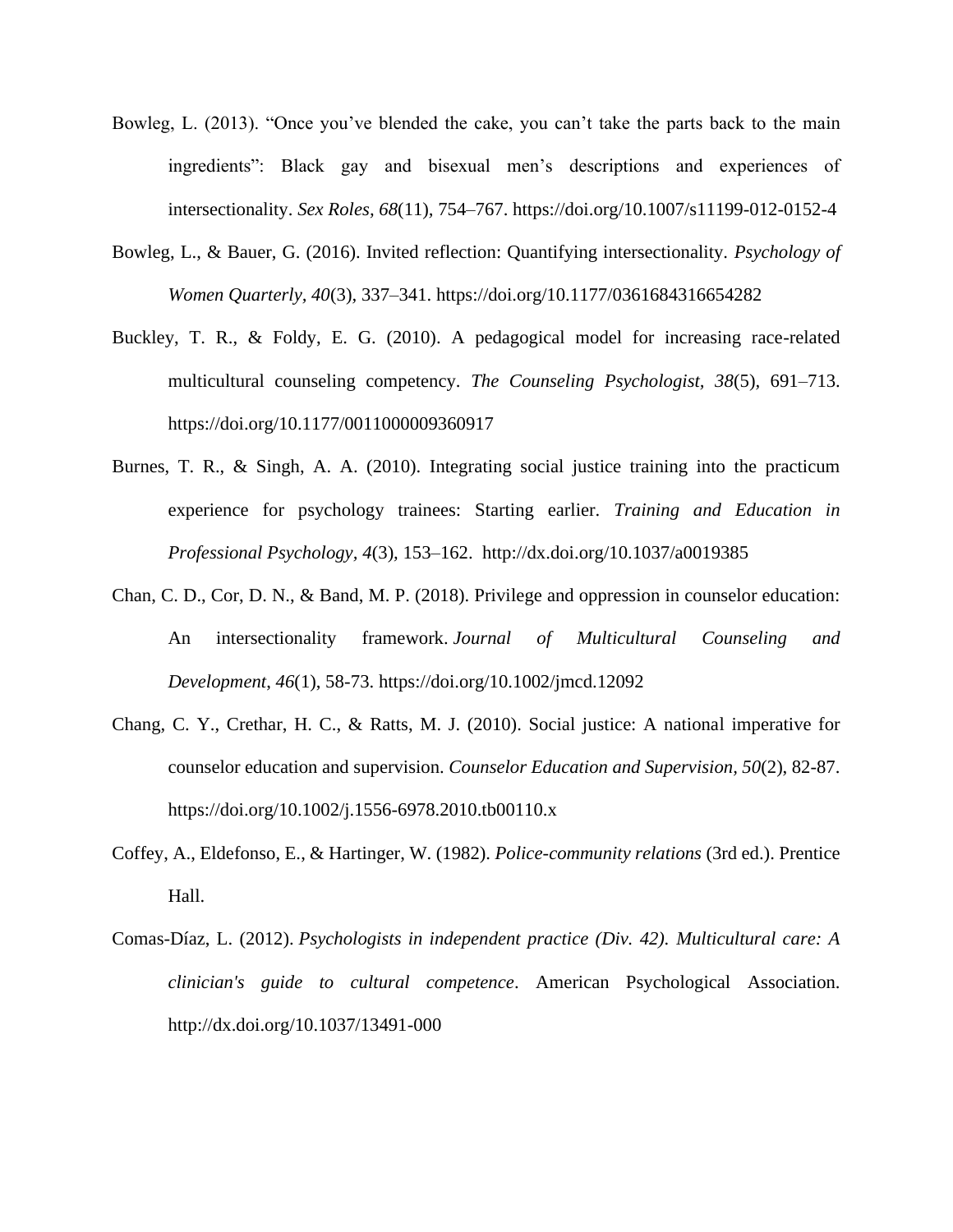- Cook, A. L., Hayden, L. A., Gracia, R., & Tyrrell, R. (2015). Exploring outcomes of a targeted supervisory training curriculum on developing multicultural competency and social justice advocacy. *Counseling Outcome Research and Evaluation, 6*(2), 126–140. https://doi.org/10.1177/2150137815594201
- Council for Accreditation of Counseling and Related Educational Programs. (2015). *CACREP 2016 standards*. https://www.cacrep.org/for-programs/2016-cacrep-standards/
- Crucil, C., & Amundson, N. (2017). Throwing a wrench in the work(s): Using multicultural and social justice competency to develop a social justice–oriented employment counseling toolbox*. Journal of Employment Counseling*, *54*(1), 2-11. https://doi.org/10.1002/joec.12046
- Davis, D. M., & Hayes, J. A. (2011). What are the benefits of mindfulness? A practice review of psychotherapy-related research. *Psychotherapy*, *48*(2), 198-208. https://doi.org/10.1037%2Fa0022062
- Dickson, G. L., Argus-Calvo, B., & Tafoya, N. G. (2010). Multicultural counselor training experiences: Training effects and perceptions of training among a sample of predominately Hispanic students. *Counselor Education and Supervision*, *49*(4)*,* 247–265. https://doi.org/10.1002/j.1556-6978.2010.tb00101.x
- Feingold, J., & Lorang, K. (2012). Defusing implicit bias. *UCLA Law Review Discourse*, *59,* 210- 228.
- Felder, A. J., & Robbins, B. D. (2016). The integrated heart of cultural and mindfulness meditation practice in existential phenomenology and humanistic psychotherapy. *The Humanistic Psychologist, 44*(2), 105-126. <http://dx.doi.org/10.1037/hum0000021>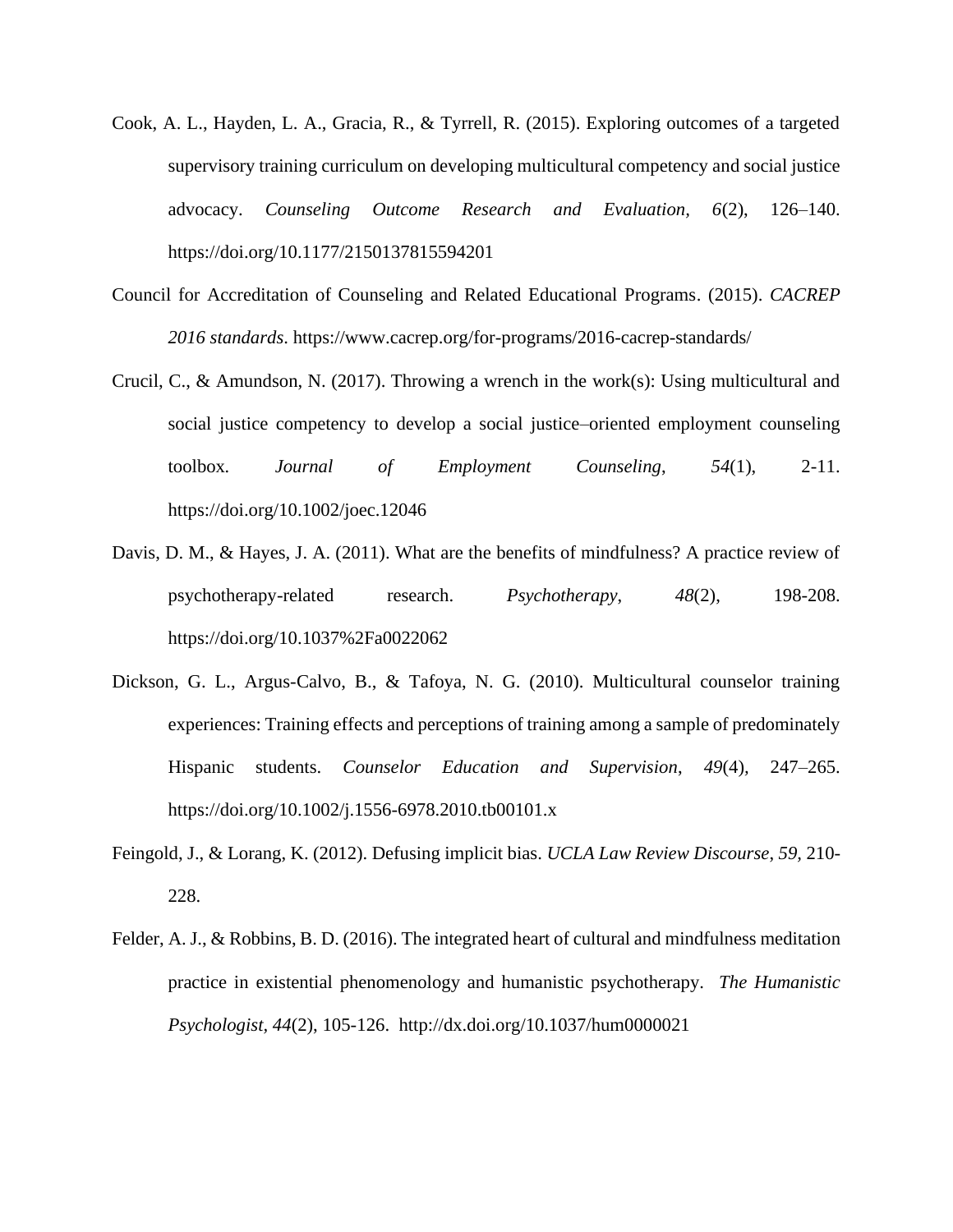- Fier, E. B., & Ramsey, M. (2005). Ethical challenges in the teaching of multicultural course work. *Journal of Multicultural Counseling and Development*, *33*(2), 94–107. https://doi.org/10.1002/j.2161-1912.2005.tb00008.x
- Garcia, J. J-L., & Sharif, M. Z. (2015). Black lives matter: A commentary on racism and public health. *American Journal of Public Health, 105*(8), 27-30. https://doi.org/10.2105/AJPH.2015.302706
- Glosoff, H. L., & Durham, J. C. (2010). Using supervision to prepare social justice counseling advocates. *Counselor Education and Supervision, 50*(2), 116–129. https://doi.org/10.1002/j.1556-6978.2010.tb00113.x
- Goldberg, S. B. (2017). Why mindfulness belongs in counseling psychology: A synergistic clinical and research agenda. *Counselling Psychology Quarterly*, *31*(3), 317-335. <https://doi.org/10.1080/09515070.2017.1314250>
- Goodman, L. A., Liang, B., Helms, J. E., Latta, R. E., Sparks, E., & Weintraub, S.R. (2004). Training counseling psychologists as social justice agents: Feminist and multicultural principles in action. *The Counseling Psychologist, 32*(6), 793-837. <https://doi.org/10.1177/0011000004268802>
- Griggs, T., & Tidwell, D. (2015). Learning to teach mindfully: Examining the self in the context of multicultural education (EJ1090752). *Teacher Education Quarterly.* https://files.eric.ed.gov/fulltext/EJ1090752.pdf
- Guth, L. J., Nitza, A., Pollard, B. L., Puig, A., Chan, C. D., Bailey, H., & Singh, A. A. (2018). Ten strategies to intentionally use group work to transform hate, facilitate courageous conversations, and enhance community building. *Association for Specialists in Group Work.* https://docs.wixstatic.com/ugd/513c96\_fe59b76c04b040f8bb17f653b3092b10.pdf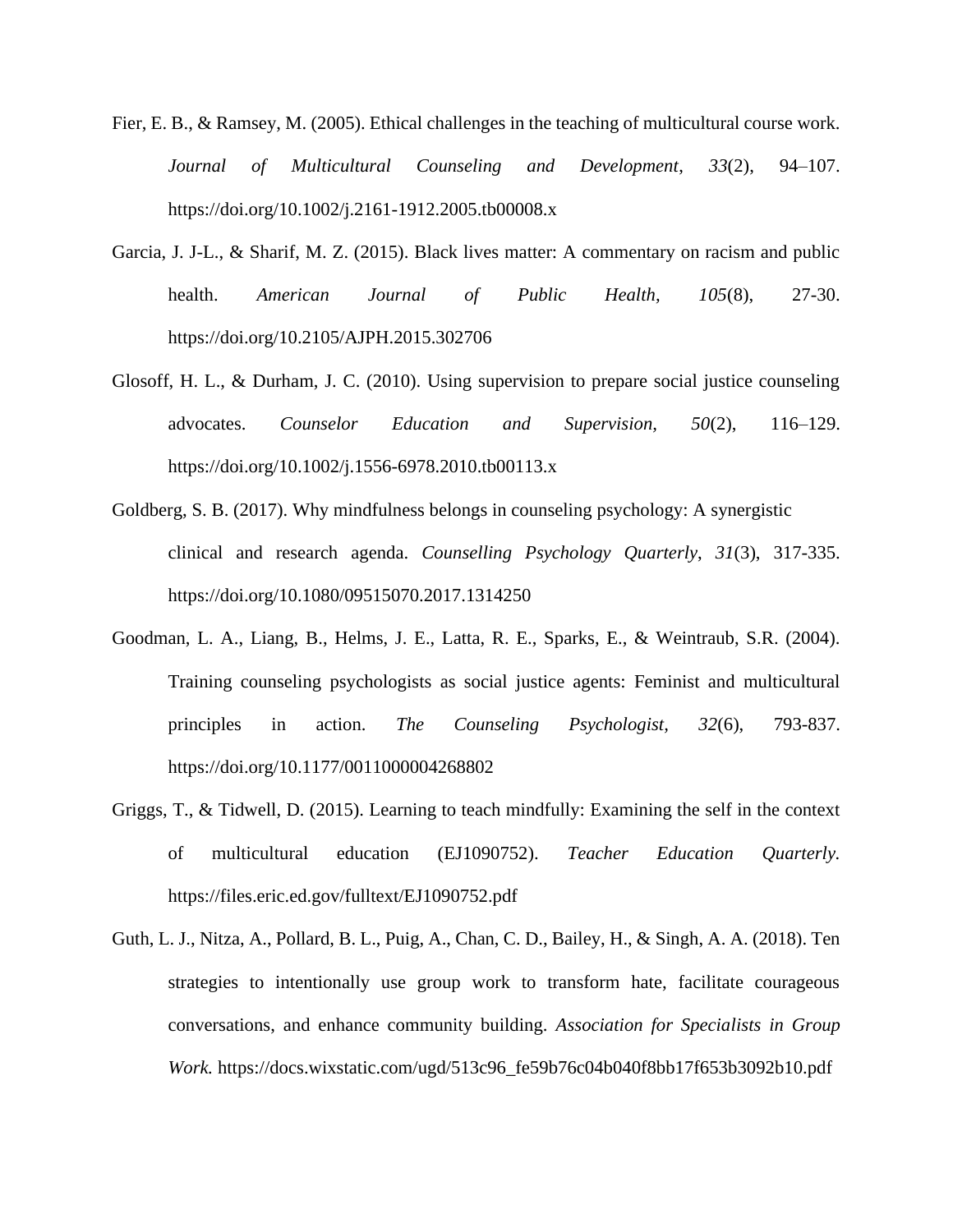- Houser, R., Wilczenski, F. L., & Ham, M. (2006). *Culturally relevant ethical decision-making in counseling.* Sage.
- Ivers, N. N., Johnson, D. A., Clarke, P. B., Newsome, D. W., & Berry, R. A. (2016). The relationship between mindfulness and multicultural counseling competence. *Journal of Counseling & Development*, *94*(1), 72-82. https://doi.org/10.1002/jcad.12063

Lee, M. W. (2009). *The art of mindful facilitation.* StirFry Seminars and Consulting.

- Lee, M. W. (2014). Group process from a diversity lens. *Counseling Today*.http://ct.counseling.org/2014/04/group-process-from-a-diversity-lens/
- Leong, F. L., Pickren, W. E., & Vasquez, M. T. (2017). APA efforts in promoting human rights and social justice. *American Psychologist*, *72*(8), *778*-790. http://dx.doi.org/10.1037/amp0000220
- Lewis, B. L. (2010). Social justice in practicum training: Competencies and developmental implications. *Training and Education in Professional Psychology*, *4*(3), 145–152. http://dx.doi.org/10.1037/a0017383
- Matthews, R. E., Szalai, L., & Flaherty, L. M. (2016). *What Ferguson can teach us*. Cambridge Scholars Publishing.
- McNeeley, S., & Grothoff, G. (2016). A multilevel examination of the relationship between racial tension and attitudes toward the police. *American Journal of Criminal Justice, 41*(3), 383- 401. <https://doi.org/10.1007/s12103-015-9318-2>
- Midgett, A., Hausheer, R. & Doumas, D. M. (2016). Training counseling students to develop group leadership self-efficacy and multicultural competence through service learning. *The Journal for Specialists in Group Work, 41*(3), 262- 282. https://doi.org/10.1080/01933922.2016.1186765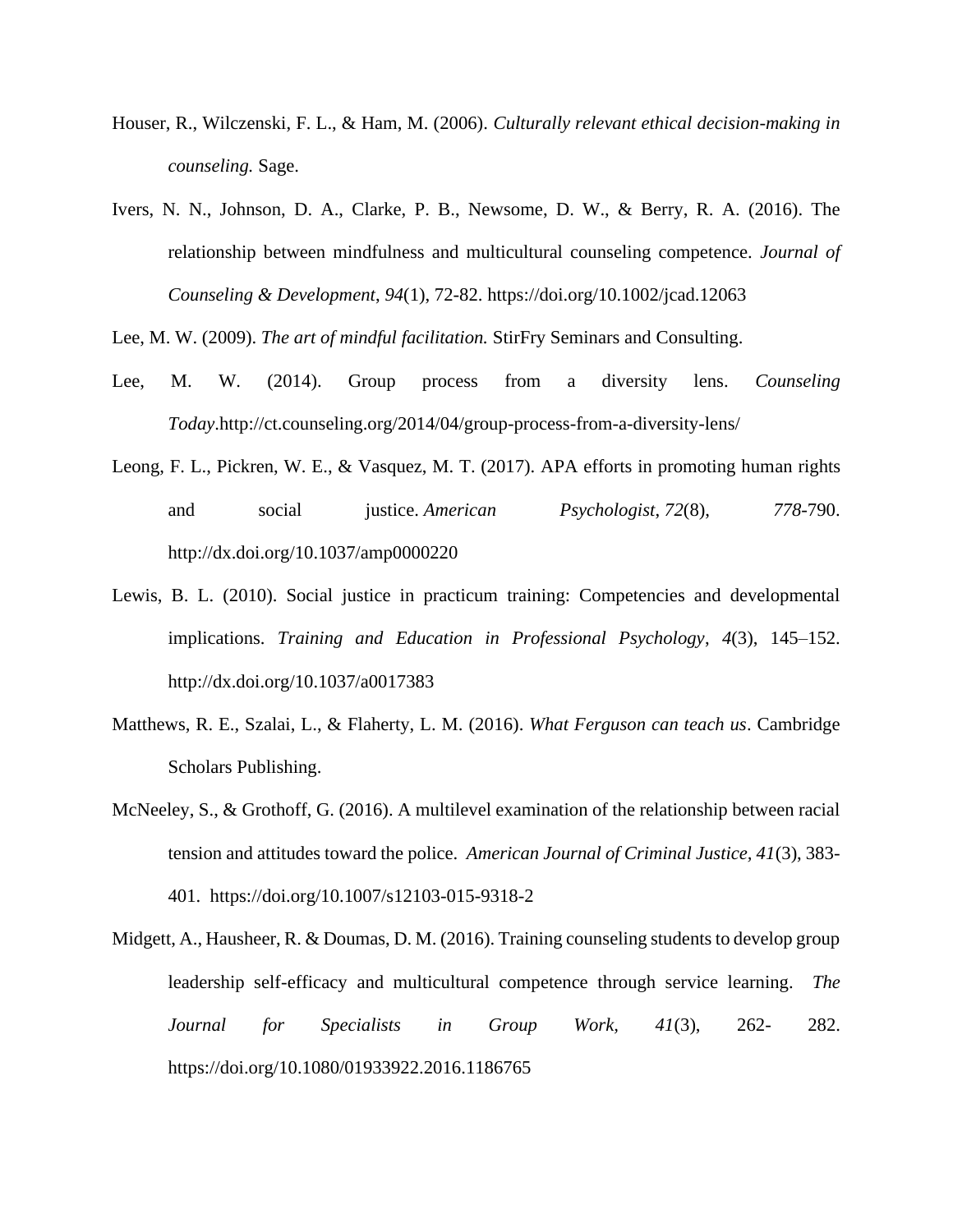- Miller, M. J., & Sendrowitz, K. (2011). Counseling psychology trainees' social justice interest and commitment. *Journal of Counseling Psychology, 58*(2), 159–169 https://psycnet.apa.org/doi/10.1037/a0022663
- Motulsky, S. Gere, S. Saleen, R. & Trantham, S. (2014). Teaching social justice in counseling psychology. *The Counseling Psychologist*, *42*(8), 1058-1083. https://doi.org/10.1177/0011000014553855
- Nilsson, J. E., Schale, C. L., & Khamphakdy-Brown, S. (2011). Facilitating trainees' multicultural development and social justice advocacy through a refugee/immigrant mental health program. *Journal of Counseling & Development, 89*(4), 413– 422. https://doi.org/10.1002/j.1556-6676.2011.tb02838.x
- Pedersen, P. (2000). *A handbook for developing multicultural awareness* (3rd ed.). American Counseling Association.
- Perera-Diltz, D. M, & Greenidge, W. L. (2018). Mindfulness techniques to promote culturally appropriate engagement. *Journal of Creativity in Mental Health*, *13*(4), 490- 504. https://doi.org/10.1080/15401383.2018.1459215
- Ratts, M. J. (2017). Charting the center and the margins: Addressing identity, marginalization, and privilege in counseling. *Journal of Mental Health Counseling*, *39*(2), 87-103. <https://doi.org/10.17744/mehc.39.2.01>
- Ratts, M. J., & Greenleaf, A. T. (2018). Multicultural and social justice counseling competencies: A leadership framework for professional school counselors. *Professional School Counseling*, *21*(1b), 1-9. https://doi.org[/10.1177/2156759X18773582](https://www.researchgate.net/deref/http%3A%2F%2Fdx.doi.org%2F10.1177%2F2156759X18773582)
- Ratts, M. J., Singh, A. A., Nassar-McMillan, S., Butler, S. K., & McCullough, J. R. (2015). *Multicultural and social justice counseling competencies*. Retrieved from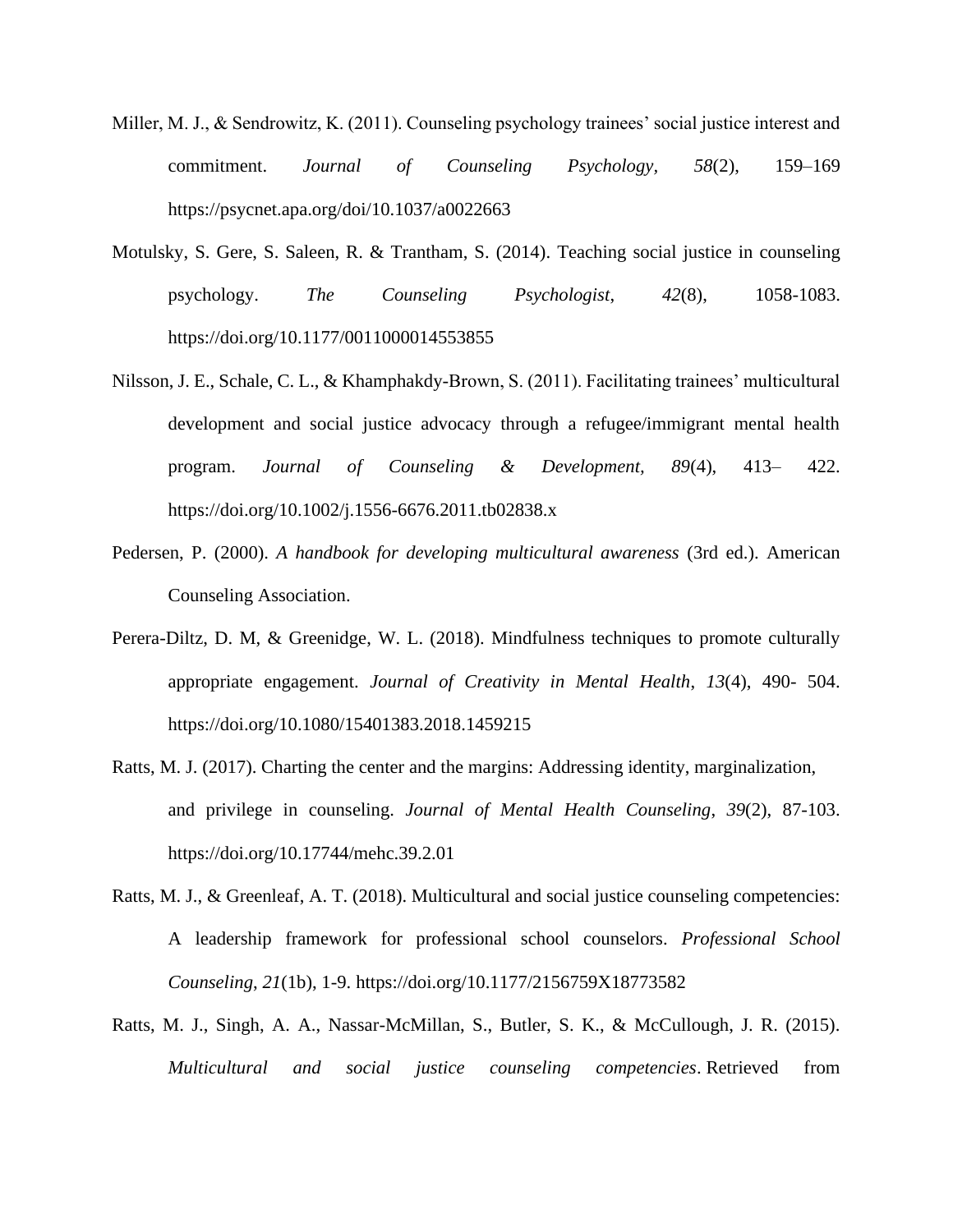https://www.counseling.org/docs/default-source/competencies/multicultural-and-socialjustice-counseling-competencies.pdf?sfvrsn=8573422c\_20

- Ratts, M. J., Singh, A. A., Nassar-McMillan, S., Butler, S. K., & McCullough, J. R. (2016). Multicultural and Social Justice Counseling Competencies: Guidelines for the counseling profession. *Journal of Multicultural Counseling and Development, 44*(1), 28–48. https://doi.org/10.1002/jmcd.12035
- Schauss, E., Steinruck, R. E., & Brown, M. H. (2017). Mindfulness and free association for multicultural competence: A model for clinical supervision. *Journal of Counselor Practice*, *8*(2), 102- 119. http://dx.doi.org/10.22229/xpw610283
- Schure, M. B., Christopher, J., & Christopher, S. (2008). Mind–Body medicine and the art of selfcare: Teaching mindfulness to counseling students through yoga, meditation, and qigong. *Journal of Counseling & Human Development*, *86*(1), 47- 56. <https://doi.org/10.1002/j.1556-6678.2008.tb00625.x>
- Singh, A. A., Hofsess, C. D., Boyer, E. M., Kwong, A., Lau, A. S. M., McLain, M., & Haggins, K. L. (2010). Social justice and counseling psychology: Listening to the voices of doctoral trainees. *The Counseling Psychologist*, *38*(6), 766–795. [https://doi.org/1](https://doi.org/10.1002/j.1556-6678.2008.tb00625.x)0.1177/0011000010362559
- Stevenson, H. C. (2016). Fluttering around the racial tension of trust: Proximal approaches to suspended Black student-teacher relationships. *School Psychology Review*, *37*(3), 354- 358. https://doi.org/10.1080/02796015.2008.12087882
- Sue, D. (2015). Race Talk and facilitating difficult racial dialogues. *Counseling Today*. http://ct.counseling.org/2015/12/race-talk-and-facilitating-difficult-racial-dialogues/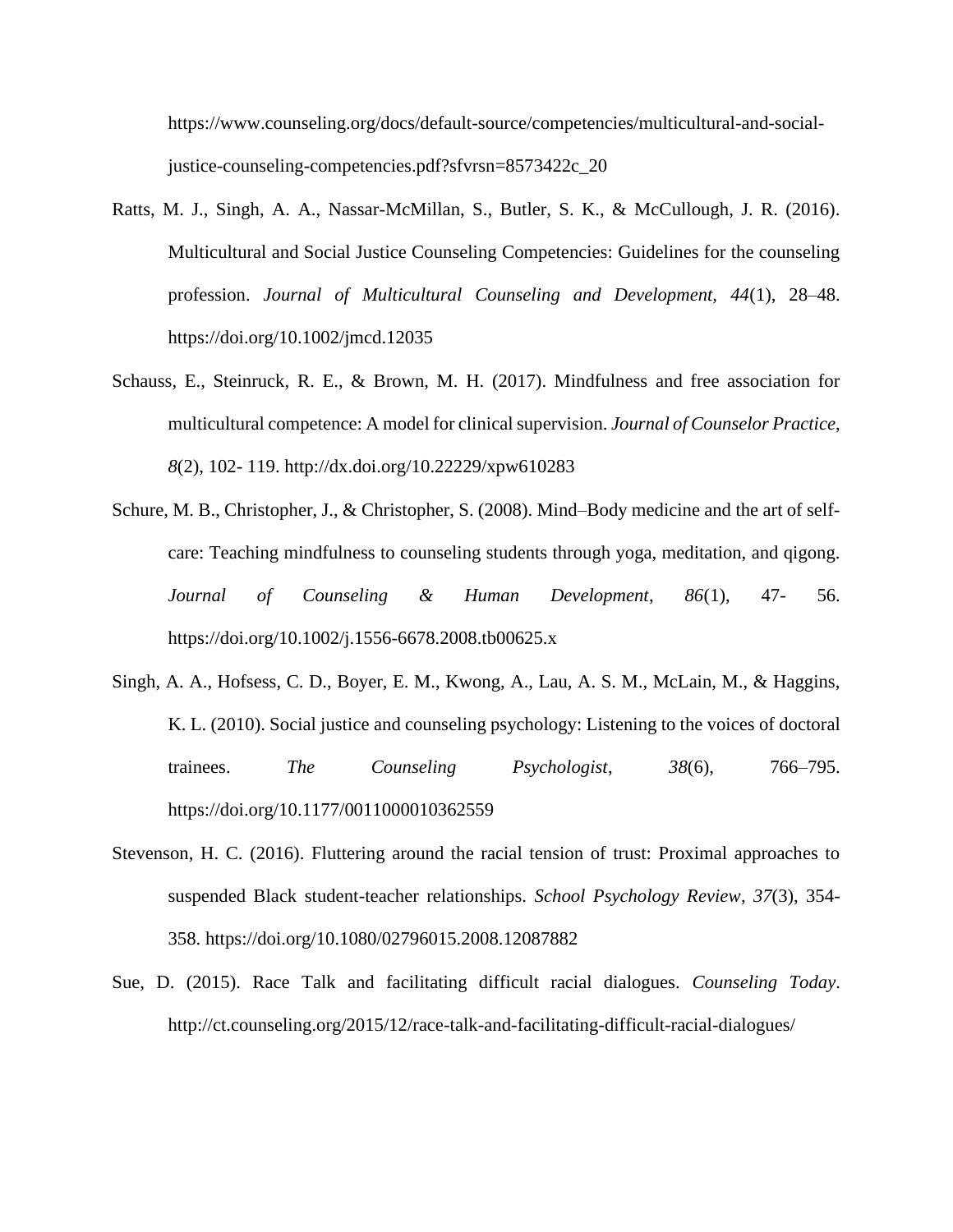- Sue, D. W., Bernier, J. E., Durran, A., Feinberg, L., Pedersen, P., Smith E. J., & Vasquez Nuttall, E. (1982). Position paper: Cross-cultural counseling competencies. *The Counseling Psychology, 10*(2), 45-52. https://doi.org/10.1177/0011000082102008
- Sue, D. W., Arredondo, P., & McDavis, R. J. (1992). Multicultural counseling competencies and standards: A call to the profession. *Journal of Multicultural Counseling and Development, 20*(4), 64–88. https://doi.org/10.1002/j.1556-6676.1992.tb01642.x
- Sue, D. W., & Sue, D. (2013). *Counseling the culturally diverse: Theory and practice* (6th ed.). Wiley.
- Sue, D. W., & Sue, D. (2016). *Counseling the culturally diverse: Theory and practice* (7th ed.). Wiley.
- Tadlock-Marlo R. L. (2011). Making minds Matter: Infusing mindfulness into school counseling. *Journal of Creativity in Mental Health, 6,* 220-223. https://doi.org/10.1080/15401383.2011.605079
- Thornton, L. J., & McEntee, M. E. (1995). Learner centered schools as a mindset, and the connection with mindfulness and multiculturalism. *Theory into Practice, 34*(4), 250-257. https://doi.org/10.180/00405849509543688
- Vasquez, M. J. T. (2012). Psychology and social justice: Why we do what we do. *American Psychologist*, *67*(5)*,* 337–346. https://doi.org[/10.1037/a0029232](https://www.researchgate.net/deref/http%3A%2F%2Fdx.doi.org%2F10.1037%2Fa0029232)
- Warner, L. R., & Shields, S. A. (2013). The intersections of sexuality, gender, and race: Identity research at the crossroads. *Sex Roles, 68*, 803–810. https://doi.org/10.1007/s11199-013- 0281-4
- Wilson, W. J., & Taub, R. (2006). *There goes the neighborhood: Racial, ethnic, and class tensions in four Chicago neighborhoods and their meaning for America*. Vintage.